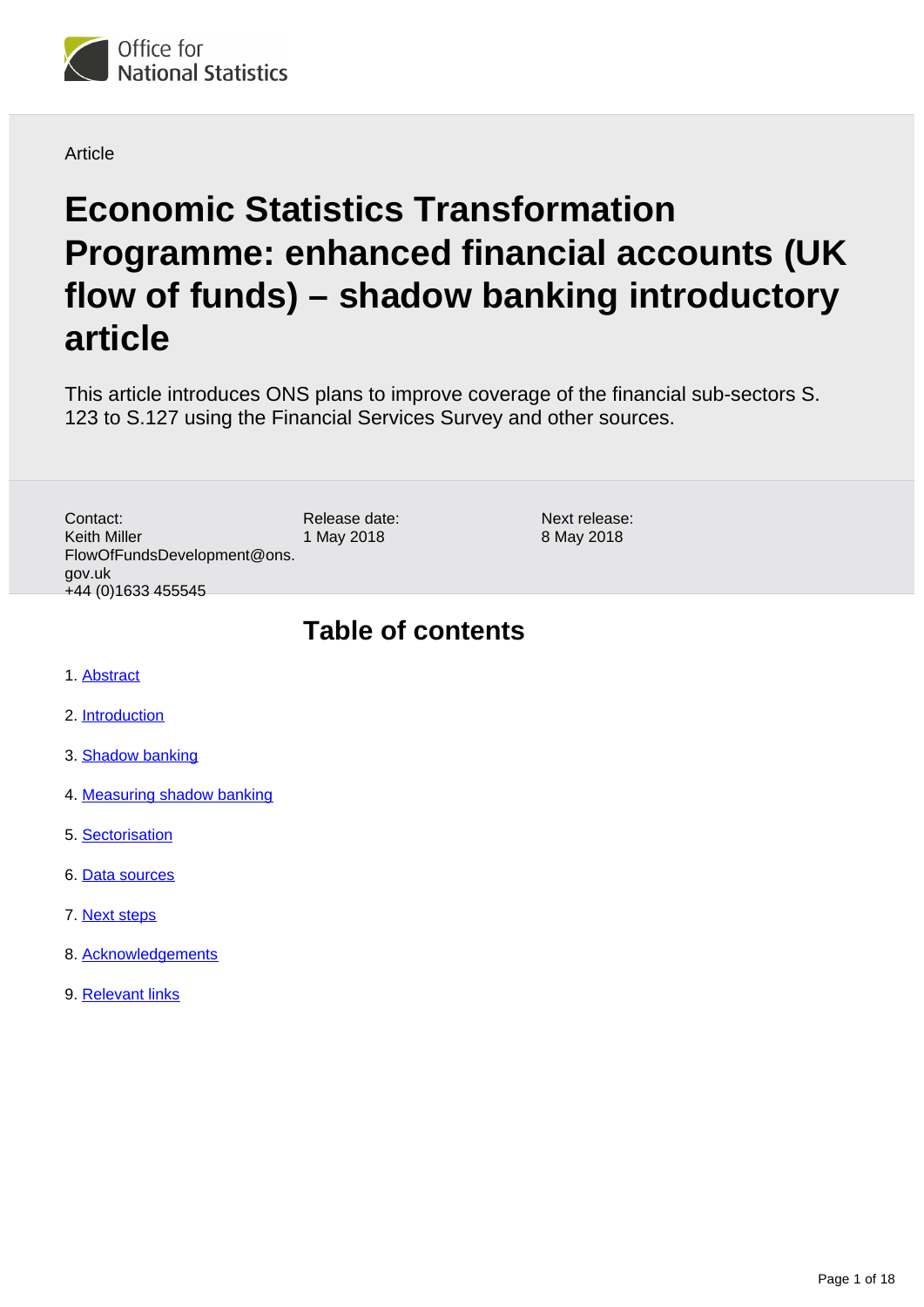## <span id="page-1-0"></span>**1 . Abstract**

In recent years Office for National Statistics (ONS) has significantly improved coverage of the financial sector through the development of the **[Financial Services Survey \(FSS\)](https://www.ons.gov.uk/surveys/informationforbusinesses/businesssurveys/financialservicessurvey)**, which covers financial activities outside of banking, investment, insurance and pensions, as defined by the [European System of Accounts 2010: ESA 2010](http://ec.europa.eu/eurostat/web/esa-2010). During 2018, ONS will publish experimental statistics from the FSS for the first time.

An important improvement arising from the new FSS data and other new data sources will be to significantly improve coverage of the UK's shadow banking activities and to incorporate these improvements into the [UK](https://www.ons.gov.uk/releases/uknationalaccountsthebluebook2017)  [National Accounts](https://www.ons.gov.uk/releases/uknationalaccountsthebluebook2017). Shadow banking, in the context of this article, is defined using the [Financial Stability Board's](http://www.fsb.org/2018/03/global-shadow-banking-monitoring-report-2017/)  [\(FSB\)](http://www.fsb.org/2018/03/global-shadow-banking-monitoring-report-2017/) definition of [credit intermediation involving entities and activities \(fully or partly\) outside of the regular](http://www.fsb.org/wp-content/uploads/P050318-1.pdf)  [banking system \(PDF, 3.28MB\)](http://www.fsb.org/wp-content/uploads/P050318-1.pdf), for example, securitisation and debt-financed lending.

This is the first in a series of articles that will provide experimental balance sheet statistics for each of the ESA 2010 sub-sectors that are included in the [Financial Stability Board](http://www.fsb.org/about/)'s broad measure of shadow banking; other financial intermediaries (OFIs), which includes:

- S.123 money market funds
- S.124 non-money market funds
- S.125 other financial intermediaries
- S.127 captive financial institutions and money lenders

In order to provide complete coverage of all financial activities excluding banking, pensions and insurance (that is, S.123 to S.127), these articles will include the S.126 financial auxiliaries sub-sector, even though S.126 does not engage in non-bank credit intermediation and so is not considered part of shadow banking. Taken together these experimental statistics will improve the UK National Accounts for these sub-sectors.

We welcome feedback on this article and the subsequent articles in this series. Please contact us via FlowOfFundsDevelopment@ons.gov.uk if you would like to share feedback with us.

## <span id="page-1-1"></span>**2 . Introduction**

In recent years Office for National Statistics (ONS) has significantly improved coverage of the financial sector through the development of the **[Financial Services Survey \(FSS\)](https://www.ons.gov.uk/surveys/informationforbusinesses/businesssurveys/financialservicessurvey)**, which covers financial activities outside of banking, investment, insurance and pensions. The FSS collects information on S.125 other financial intermediaries, S.126 financial auxiliaries and S.127 captive financial institutions and money lenders. During 2018, ONS will be publishing experimental statistics from the FSS for the first time. An important improvement arising from the new FSS data and other new data sources will be to significantly improve coverage of the UK's shadow banking activities and to incorporate these improvements into the [UK National Accounts.](https://www.ons.gov.uk/releases/uknationalaccountsthebluebook2017)

This article considers shadow banking in the context of the UK's National Accounts and the joint ONS and Bank [of England \(BoE\) "flow of funds" \(FoF\) initiative](http://webarchive.nationalarchives.gov.uk/20160106021630/http:/www.ons.gov.uk/ons/guide-method/method-quality/specific/economy/national-accounts/changes-to-national-accounts/flow-of-funds--fof-/index.html). Since December 2014, ONS and the BoE have been working in partnership to improve the [FoF statistics](http://webarchive.nationalarchives.gov.uk/20160106021630/http:/www.ons.gov.uk/ons/guide-method/method-quality/specific/economy/national-accounts/changes-to-national-accounts/flow-of-funds--fof-/index.html) for the UK. The FoF initiative builds upon the existing statistics that ONS already publishes in the UK Economic Accounts (UKEA) and annual financial accounts (Blue Book and Pink [Book\)](https://www.ons.gov.uk/economy/grossdomesticproductgdp/datasets/unitedkingdomeconomicaccounts). The FoF initiative will publish a full set of experimental "from whom to whom" (W2W) accounts in 2019, with the ambition of incorporating these statistics into the [UK National Accounts](https://www.ons.gov.uk/releases/uknationalaccountsthebluebook2017) in 2021.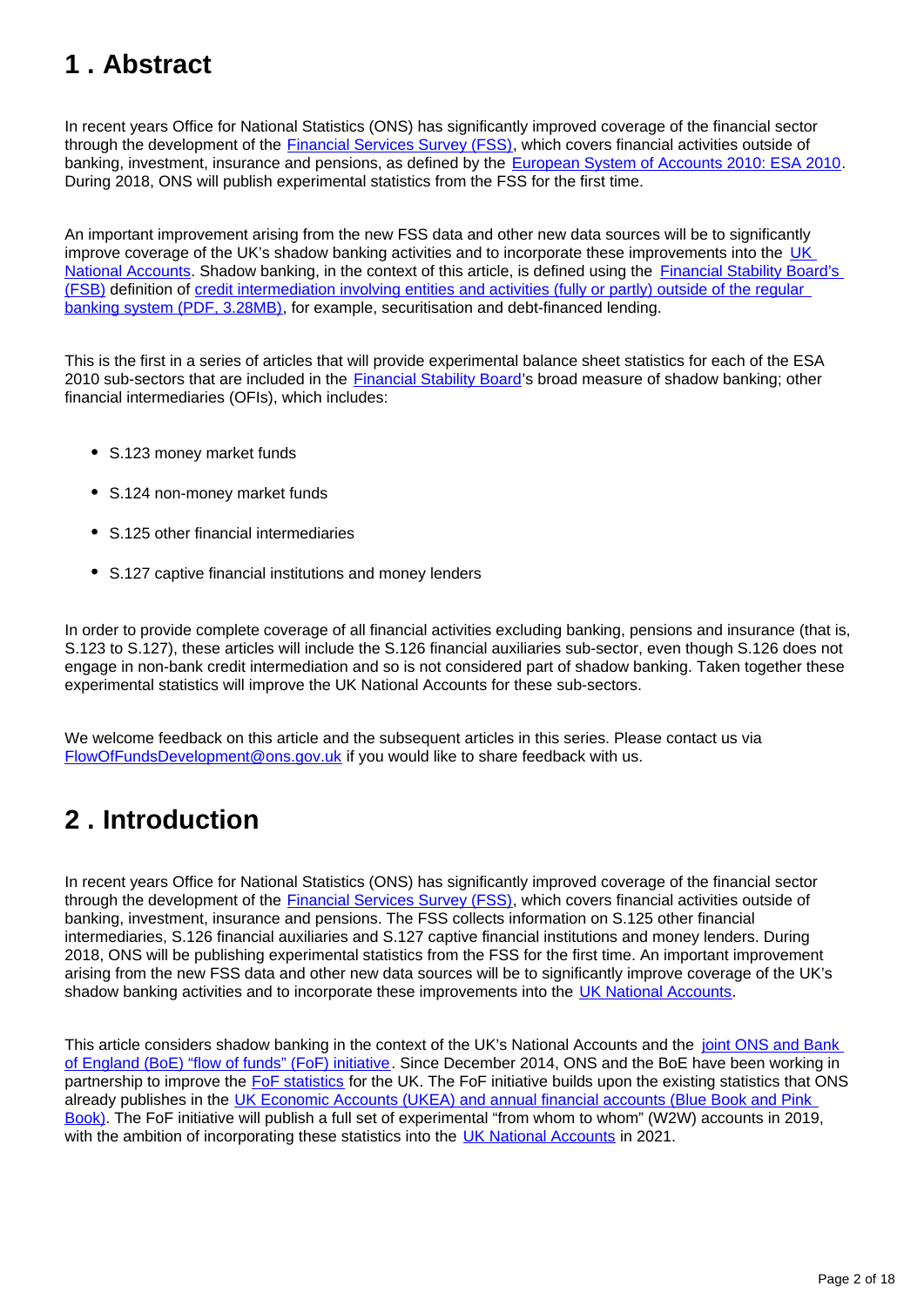The experimental statistics will be consistent with the concepts and definitions in the European System of [Accounts 2010: ESA 2010,](http://ec.europa.eu/eurostat/web/esa-2010) which is the legislative framework within the European Statistical System. Amongst other things, the FoF initiative aims to develop W2W estimates for financial account transactions and balance sheet levels, publishing the counterparty relationships for each financial instrument rather than the total asset and /or liability position for each institutional sector in isolation.

Prior to incorporating these experimental statistics into the UK National Accounts in 2021, some experimental statistics will be published via a series of S.123 to S.127 articles during 2018. These articles will concentrate on providing experimental balance sheet data for those ESA 2010 sectors not separately published in the [UK](https://www.ons.gov.uk/releases/uknationalaccountsthebluebook2017)  [National Accounts, The Blue Book 2017 edition](https://www.ons.gov.uk/releases/uknationalaccountsthebluebook2017) (S.123, S.125, S.126 and S.127). Improved balance sheet data for S.124 will also be published. These articles will provide important inputs for the publication of a full set of experimental W2W accounts in 2019. This will be followed by the FoF and W2W data being incorporated into the [Blue Book 2021](https://www.ons.gov.uk/releases/uknationalaccountsthebluebook2017).

## <span id="page-2-0"></span>**3 . Shadow banking**

This section introduces the concepts of shadow banking and market-based finance. The [Financial Stability Board](http://www.fsb.org/about/) (FSB), which is responsible for producing the annual [Global Shadow Banking Monitoring Report \(PDF, 3.28MB\),](http://www.fsb.org/wp-content/uploads/P050318-1.pdf) defines shadow banking as "credit intermediation involving entities and activities (fully or partly) outside of the regular banking system", that is, non-bank credit intermediation.

Although the **FSB** uses the term "shadow banking" to describe non-bank credit intermediation (PDF, 3.28MB), many authorities and market participants prefer to use the more neutral term "market-based finance". Early postfinancial crisis G20 communications, such as the G20 Seoul Summit Leaders Declaration of November 2010 [\(PDF, 282KB\)](http://www.fsb.org/wp-content/uploads/g20_leaders_declaration_seoul_summit_2010.pdf) and subsequent G20 communications used the term "shadow banking" extensively. Since the terms "shadow banking" and "market-based finance" are equivalent, both terms are used interchangeably throughout this article to refer to non-bank credit intermediation.

The FSB's shadow banking (activity-based) measure largely excludes the insurance (S.128), pension (S.129) and financial auxiliaries (S.126) sub-sectors. Using this measure, the **FSB estimates that in 2016 UK shadow banking** [s financial assets were £1.2 trillion \(XLS, 243KB\)](http://www.fsb.org/wp-content/uploads/Global-Shadow-Banking-Monitoring-Report-2017-Monitoring-Dataset.xlsx). The ONS UK National Accounts Blue Book's financial assets [for the sub-sectors S.124 to S.127 were £6 trillion in 2016 \(XLS, 5.42MB\)](https://www.ons.gov.uk/file?uri=/economy/grossdomesticproductgdp/compendium/unitedkingdomnationalaccountsthebluebook/2017/uknationalaccountsthebluebook2017/bbchapter04fcsectorv3.xls) , which excludes the banking (S.121 to S.122), insurance (S.128) and pensions (S.129) sub-sectors.

To illustrate the diverse set of shadow banking and market-based financial institutions and activities, the **FSB's** [Global Shadow Banking Monitoring Report 2017 \(PDF, 3.28MB\)](http://www.fsb.org/wp-content/uploads/P050318-1.pdf) identifies 10 core other financial intermediaries (OFIs) sectors: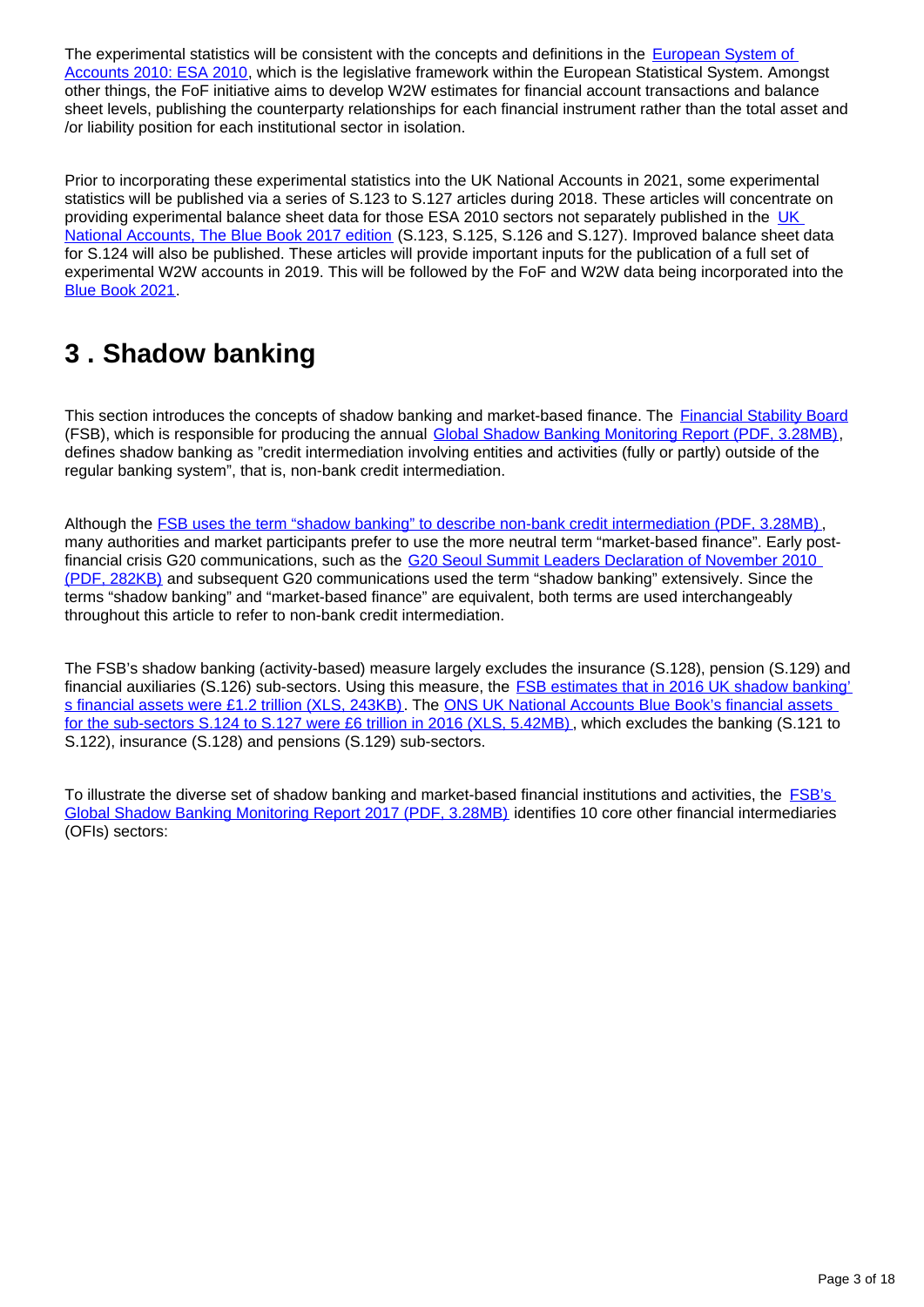- money market funds (S.123)
- hedge funds (part of S.124)
- other investment funds (part of S.124)
- real estate investment trusts (REITs) and real estate (RE) funds  $\bullet$
- trust companies
- finance companies (part of S.125)
- broker-dealers (part of S.125)
- structured finance vehicles
- central counterparties (part of S.125)
- captive financial institutions and money lenders (part of S.127)

Many of these 10 core OFI sectors are also the entities that FSB reporting jurisdictions include in their non-bank credit intermediation (narrow) activity-based measures of shadow banking. These 10 core FSB OFI sub-sectors are broadly in line with the way jurisdictions' sector balance sheet statistics are typically structured. The FSB's OFIs measure is the sum of assets of all financial corporations that are not classified as central banks, banks, insurance corporations, pension funds, public financial institutions, or financial auxiliaries. OFIs are the FSB's conservative (broad) measure of shadow banking and market-based finance.

The former US Federal Reserve Chair [Ben Bernanke has provided the following definition of shadow banking](https://www.federalreserve.gov/newsevents/speech/bernanke20120413a.htm) :

"Shadow banking, as usually defined, comprises a diverse set of institutions and markets that, collectively, carry out traditional banking functions - but do so outside, or in ways only loosely linked to, the traditional system of regulated depository institutions."

Non-bank credit intermediation is the defining characteristic of shadow banking, and is used extensively in the FSB's annual [Global Shadow Banking Monitoring Report](http://www.fsb.org/2017/05/global-shadow-banking-monitoring-report-2016/) to define the scope of shadow banking activities. The term ["credit intermediation" used in the FSB's definition of shadow banking, is defined as using savers' surplus](http://www.imf.org/external/pubs/ft/fandd/2013/06/basics.htm)  [funds to advance credit to borrowers](http://www.imf.org/external/pubs/ft/fandd/2013/06/basics.htm). This definition applies regardless of the source of savers' surplus funds, that is, whether the savings fund source is bank sector deposits or the non-bank deposit funding sources used by the shadow banking sector (such as issuing debt, for example, bonds, to provide funds for onward lending to borrowers). The FSB's credit intermediation definition is analogous to the European System of Accounts 2010: [ESA 2010](http://ec.europa.eu/eurostat/web/esa-2010) financial intermediation definition used to prepare the [UK National Accounts, The Blue Book.](https://www.ons.gov.uk/releases/uknationalaccountsthebluebook2017)

Similar to the FSB, the [European Systemic Risk Board \(ESRB\) defines shadow banking as \(PDF, 982KB\)](https://www.esrb.europa.eu/pub/pdf/occasional/20160727_occasional_paper_10.en.pdf) :

"Shadow banking can be broadly defined as credit intermediation performed outside the traditional banking system. This is consistent with the definition used at the global level by the FSB."

Shadow banking and market-based finance played an important role in the 2007 to 2009 financial crisis and resulted in policy-makers identifying a need for improved statistics at the national and international level. For example, the [G20 Seoul Summit Leaders' Declaration November 2010 \(PDF, 282KB\)](http://www.fsb.org/wp-content/uploads/g20_leaders_declaration_seoul_summit_2010.pdf) required the FSB to develop recommendations to address regulatory shadow banking data gaps.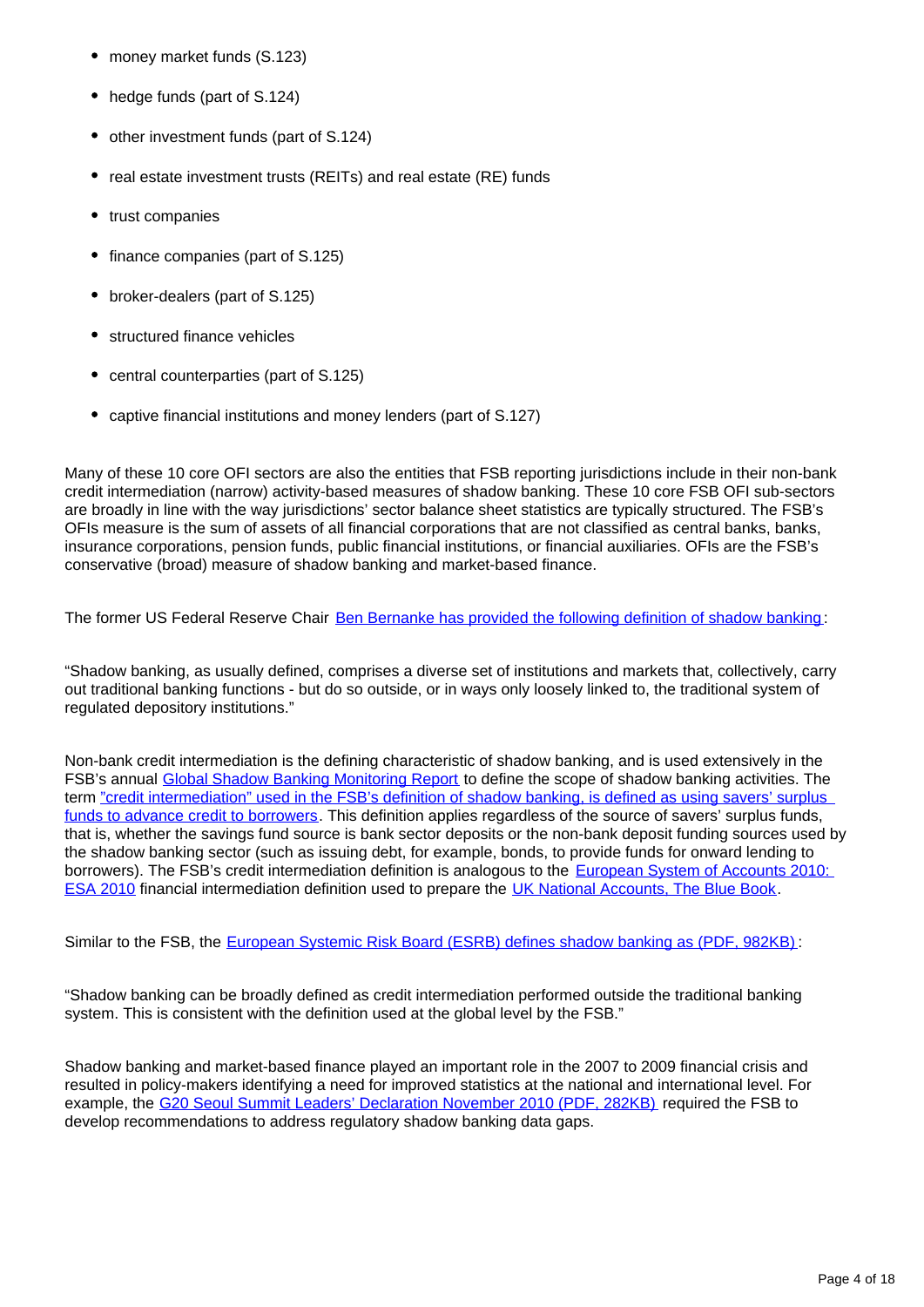More recently, the [Bank of England's November 2017 Financial Stability Report \(PDF, 6.1MB\)](https://www.bankofengland.co.uk/-/media/boe/files/financial-stability-report/2017/november-2017.pdf?la=en&hash=F6D65F714A7DC28394BC4FCC9909CCD39E28AD10) noted that marketbased finance has become increasingly important since the financial crisis and that in the UK, non-bank financial institutions (including insurance companies and pension funds) account for almost 50% of the UK financial system' s total assets, up by 13 percentage points since 2008. That growth has diversified the supply of finance to the real economy.

This growth in market-based finance has mitigated cutbacks in bank credit following the global financial crisis as the core banking system repaired its balance sheet. As an example, since the financial crisis, nearly all net finance raised by UK private non-financial corporations (PNFCs) in the UK has been through the issuance of tradable securities and most of this through corporate bond issuance.

The financial crisis highlighted the need to improve the quality, coverage and granularity of economic sectors and to compile from whom-to-whom counterparty statistics, to identify the build-up of financial risk across sectors of the economy. An initial proposal outlining a more detailed economic sector breakdown for use in the flow of funds [statistics](https://www.ons.gov.uk/economy/nationalaccounts/uksectoraccounts/articles/economicstatisticstransformationprogramme/developingtheenhancedfinancialaccountsukflowoffunds) was included in an ONS article published in July 2016. That [initial economic sector breakdown](https://www.ons.gov.uk/economy/nationalaccounts/uksectoraccounts/articles/economicstatisticstransformationprogramme/enhancedfinancialaccountsukflowoffundsimprovingtheeconomicsectorbreakdown)  [\(sectorisation\) was updated](https://www.ons.gov.uk/economy/nationalaccounts/uksectoraccounts/articles/economicstatisticstransformationprogramme/enhancedfinancialaccountsukflowoffundsimprovingtheeconomicsectorbreakdown) in May 2017. This article describes ONS's aims to publish experimental statistics via a series of articles that improves the sectorisation for the ESA 2010 sub-sectors S.123 to S.127.

## <span id="page-4-0"></span>**4 . Measuring shadow banking**

## **Financial sub-sectors**

The European System of Accounts 2010: ESA 2010 and the *United Nations' System of National Accounts 2008*: [SNA 2008 \(PDF, 9.1MB\),](https://unstats.un.org/unsd/nationalaccount/docs/SNA2008.pdf) on which ESA 2010 is based, defines nine financial (S.12) sub-sectors, that is, S.121 to S.129. The [UK National Accounts, The Blue Book 2017 edition](https://www.ons.gov.uk/file?uri=/economy/grossdomesticproductgdp/compendium/unitedkingdomnationalaccountsthebluebook/2017/uknationalaccountsthebluebook2017/bbchapter04fcsectorv3.xls) (XLS. 5.4MB) contains financial balance sheets and financial accounts that use the ESA 2010 nine financial sub-sectors (S.121 to S.129) to create the following three financial aggregates.

#### **Monetary financial institutions (MFIs):**

- S.121 central bank
- S.122 deposit-taking corporations except the central bank
- S.123 money market funds (MMFs)

### **Other financial institutions (OFIs):**

- S.124 non-MMF investment funds
- S.125 other financial intermediaries except insurance corporations and pension funds
- S.126 financial auxiliaries
- S.127 captive financial institutions and money lenders

### **Insurance corporations and pension funds (ICPFs):**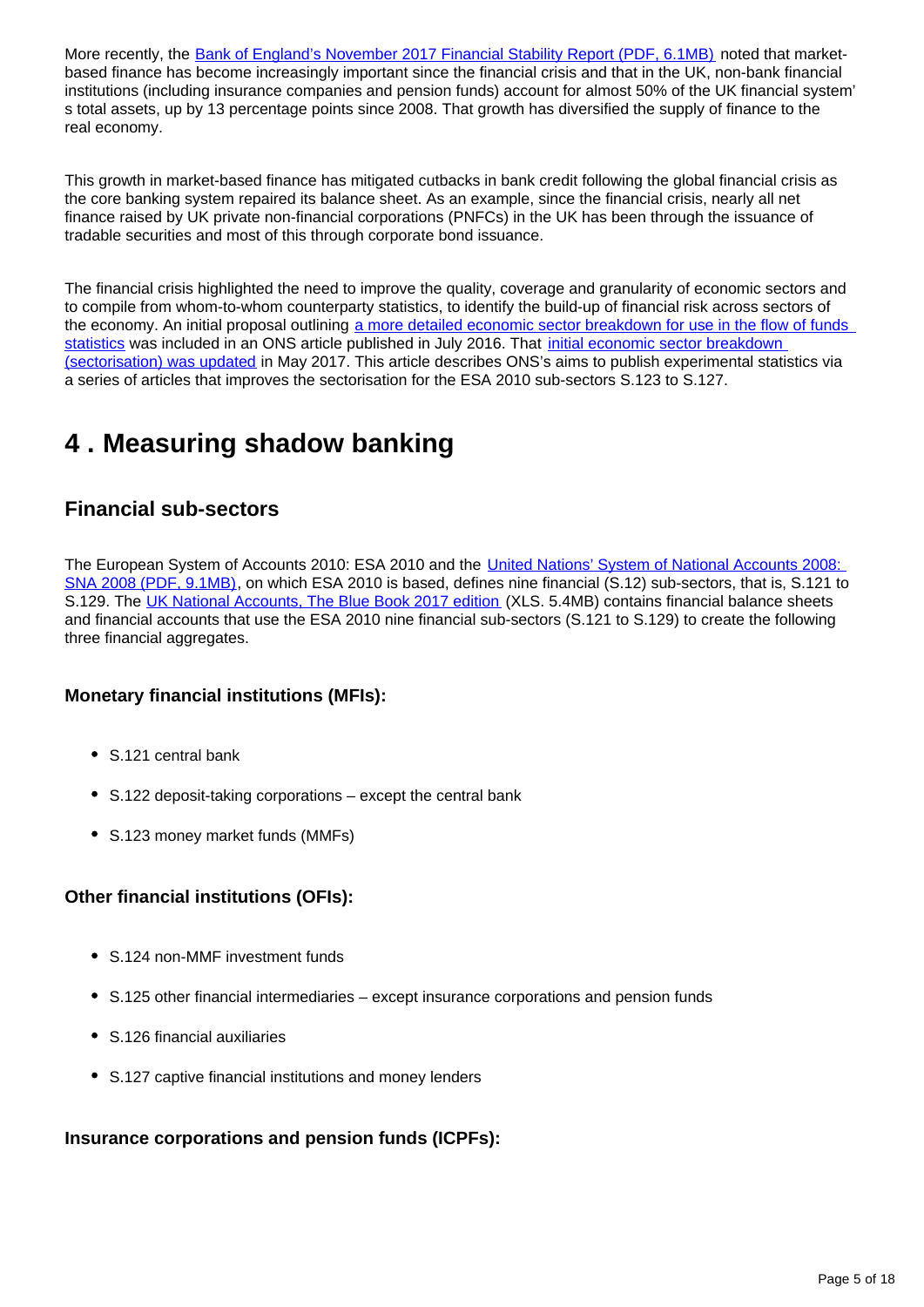- S.128 insurance corporations (IC)
- S.129 pension funds (PF)

Shadow banking monitoring requires detailed sub-sector information, specifically detailed financial data is required for the following four ESA 2010 financial corporations (S.12) sub-sectors and their component activities:

#### **Investment funds:**

- S.123 money market funds (MMFs)
- S.124 non-money market funds (NMMFs)

#### **Sectors covered by the ONS Financial Services Survey:**

- S.125 other financial intermediaries
- S.127 captive financial institutions and money lenders

Not all of the financial activities undertaken in these four individual sub-sectors are classified as shadow banking and market-based finance. For example, fixed income investment funds in S.124 are considered to be part of nonbank credit intermediation, as issuing debt (for example, bonds) involves borrowing funds from savers that purchase the debt (for example, bonds), whereas equity investment funds in S.124 are not part of shadow banking as credit intermediation does not occur.

S.126 financial auxiliaries is excluded from this list of four sub-sectors containing shadow banking activities as S. 126 typically has limited credit intermediation activities. Similarly, entities in S.127 by definition don't engage in financial intermediation activities (for example, holding companies). Since S.127 is included in the FSB's 10 core OFIs sectors (presented earlier) and the FSB routinely requests data on it, as part of the FSB's annual shadow banking monitoring exercise, S.127 is included here. See for example the [FSB's 2017 Global Shadow Banking](http://www.fsb.org/wp-content/uploads/P050318-1.pdf)  [Monitoring Report's](http://www.fsb.org/wp-content/uploads/P050318-1.pdf) (PDF, 3.28MB) extensive discussion on S.127 entities in Luxembourg, the Netherlands and China.

The latest [ONS UK National Accounts, The Blue Book \(2017 edition\)](https://www.ons.gov.uk/releases/uknationalaccountsthebluebook2017) did not provide separate data for three of these four ESA 2010 S.12 sub-sectors, only for S.124. Data for S.123 MMFs are included within monetary financial institutions (MFIs) S.121 to S.123, which also covers the central bank (S.121) and deposit-taking corporations S.122 (for example, banks and building societies). Limited S.124 data was published for the first time as a separate table in the [Blue Book 2017](https://www.ons.gov.uk/releases/uknationalaccountsthebluebook2017).

The Blue Book 2017 also provided selected data for the aggregate S.124 to S.127. Combining these aggregates enables residual aggregate data for S.125 to S.127 to be calculated. Using this approach suggests that the combined sub-sectors S.125 to S.127 had financial assets of approximately [£5 trillion in 2016 \(XLS, 5.42MB\). S.](https://www.ons.gov.uk/file?uri=/economy/grossdomesticproductgdp/compendium/unitedkingdomnationalaccountsthebluebook/2017/uknationalaccountsthebluebook2017/bbchapter04fcsectorv3.xls) [124's 2016 financial assets were approximately £1 trillion \(XLS, 5.42MB\)](https://www.ons.gov.uk/file?uri=/economy/grossdomesticproductgdp/compendium/unitedkingdomnationalaccountsthebluebook/2017/uknationalaccountsthebluebook2017/bbchapter04fcsectorv3.xls). The Blue Book 2017 combined financial assets of the S.124 to S.127 sub-sectors were approximately [£6 trillion in 2016 \(XLS, 5.42MB\).](https://www.ons.gov.uk/file?uri=/economy/grossdomesticproductgdp/compendium/unitedkingdomnationalaccountsthebluebook/2017/uknationalaccountsthebluebook2017/bbchapter04fcsectorv3.xls)

Separate Blue Book 2017 sub-sector data is unavailable for S.125, S.126 and S.127. The experimental statistics to be published in this series of articles will for the first time provide estimates for balance sheet data for each of these individual sub-sectors using results from the Financial Services Survey (FSS). The ONS-BoE initiative will publish a full set of experimental "from whom to whom" (W2W) accounts in 2019, with the ambition of incorporating these statistics into the UK National Accounts in 2021.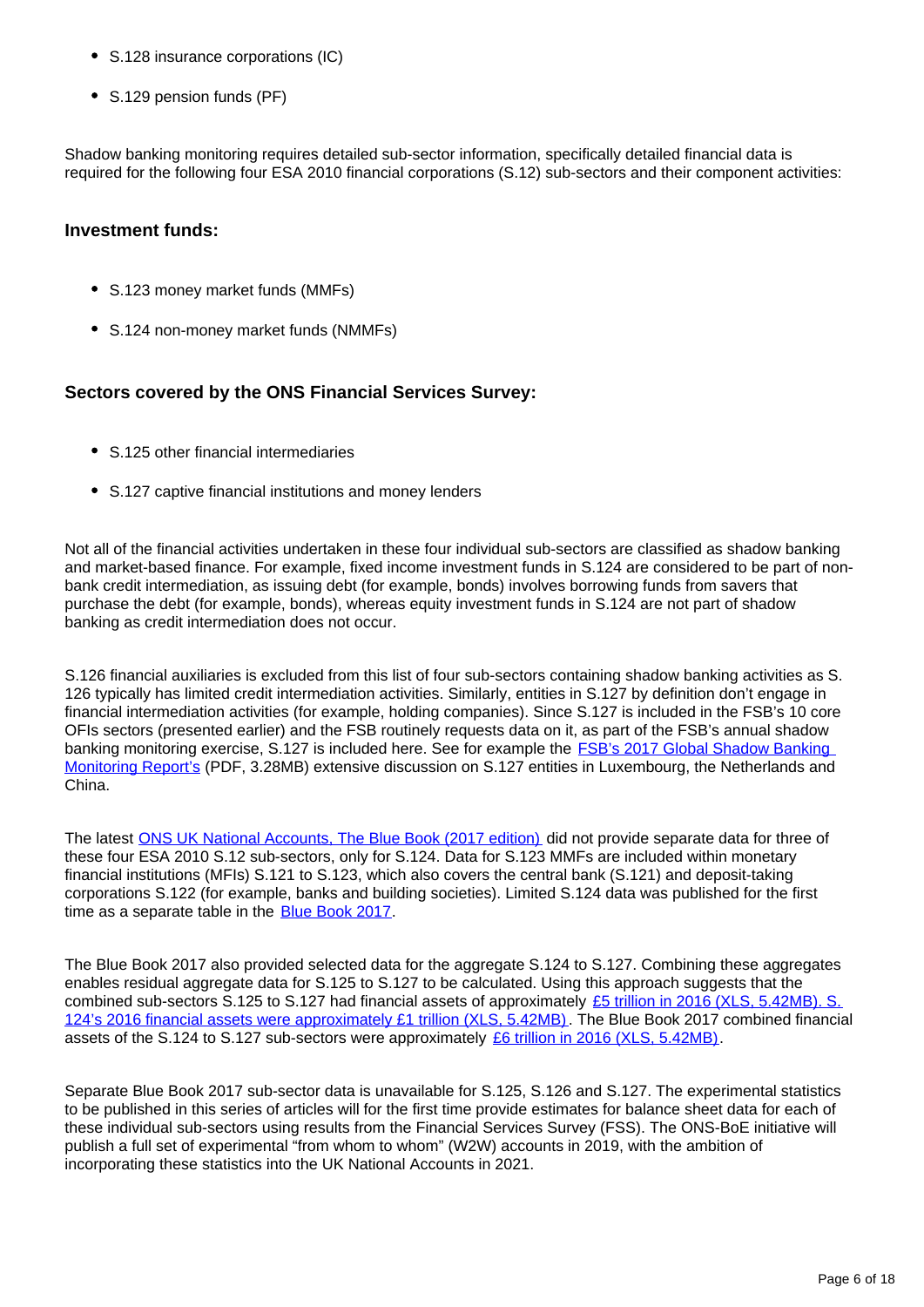## **Residency**

For some market-based finance sub-sectors such as S.123 money market funds (MMFs) and hedge funds (part of S.124), UK investors are invested primarily in funds with overseas residence, not UK-resident funds. For example, UK investors' investments in S.123 MMF with overseas residence are estimated to be around 10 times those of UK-resident MMFs.

There is only a small number of UK-resident MMFs and whose assets are approximately [£20 billion](https://www.ici.org/research/stats/worldwide). However, the UK invests significantly in MMFs, mostly overseas-resident MMFs. For example, at the end of 2016 the [Institutional Money Market Funds Association \(IMMFA\) estimated that UK investors into the IMMFAs \(Constant](https://www.immfa.org/market-statistics/immfa-aum.html)  [Net Asset Value\) funds had holdings of €283.9 billion \(45%\).](https://www.immfa.org/market-statistics/immfa-aum.html) This is equivalent to [£244 billion at end-2016](http://www.bankofengland.co.uk/boeapps/iadb/Rates.asp?TD=30&TM=Dec&TY=2016&into=EUR&rateview=D). This estimate excludes UK investors holdings in variable net asset value (VNAV) MMFs.

Similar to MMFs, most UK investments are in hedge funds that are resident overseas. For example, at a global level more than half of all hedge fund assets are resident in the Cayman Islands. The [Financial Stability Board's](http://www.fsb.org/wp-content/uploads/P050318-1.pdf)  [\(FSB\) Global Shadow Banking Monitoring Report 2017 \(March 2018\)](http://www.fsb.org/wp-content/uploads/P050318-1.pdf) (PDF, 3.28MB) estimated that 87% of total hedge fund assets are resident in the Cayman Islands. Similarly, the International Organisation of Securities Commissions (IOSCO) Fourth Hedge Fund survey (November 2017) estimated that 53% of hedge funds' total net asset value (NAV) are resident in the Cayman Islands. Note both the FSB and IOSCO data relate to the residence of international hedge funds generally and not the residence of hedge funds used by UK investors.

These MMFs and hedge fund examples illustrate the importance of not just considering UK investors' investments in UK-resident investment funds, but also their investments in funds resident overseas. Identifying UK investments in investment funds that are resident overseas will assist with the publication of a full set of experimental W2W accounts in 2019, which will include the Rest of the World (RoW) as a sector in the UK National Accounts, The Blue Book. This will be followed by the FoF and W2W data being incorporated into the Blue Book [2021](https://www.ons.gov.uk/releases/uknationalaccountsthebluebook2017).

### **Experimental statistics**

In order to improve UK financial statistics, ONS will publish a series of articles during 2018 that will provide, where available, experimental statistics for each of the following five ESA 2010 financial corporations S.12 subsectors:

#### **Investment funds:**

- S.123 money market funds (MMFs)
- S.124 non-money market funds (NMMFs)

#### **ONS Financial Services Survey sectors:**

- S.125 other financial intermediaries
- S.126 financial auxiliaries
- S.127 captive financial institutions and money lenders

According to the Blue Book 2017, the combined financial assets of these five sub-sectors were approximately  $£6$ [trillion in 2016 \(XLS, 5.42MB\),](https://www.ons.gov.uk/file?uri=/economy/grossdomesticproductgdp/compendium/unitedkingdomnationalaccountsthebluebook/2017/uknationalaccountsthebluebook2017/bbchapter04fcsectorv3.xls) equivalent to half of the UK banking sector's assets, and more than 40% larger than the combined assets of the insurance corporations (S.128) and pension funds (S.129) sectors  $£4.25$  trillion [in 2016 \(XLS, 5.42MB\)](https://www.ons.gov.uk/file?uri=/economy/grossdomesticproductgdp/compendium/unitedkingdomnationalaccountsthebluebook/2017/uknationalaccountsthebluebook2017/bbchapter04fcsectorv3.xls).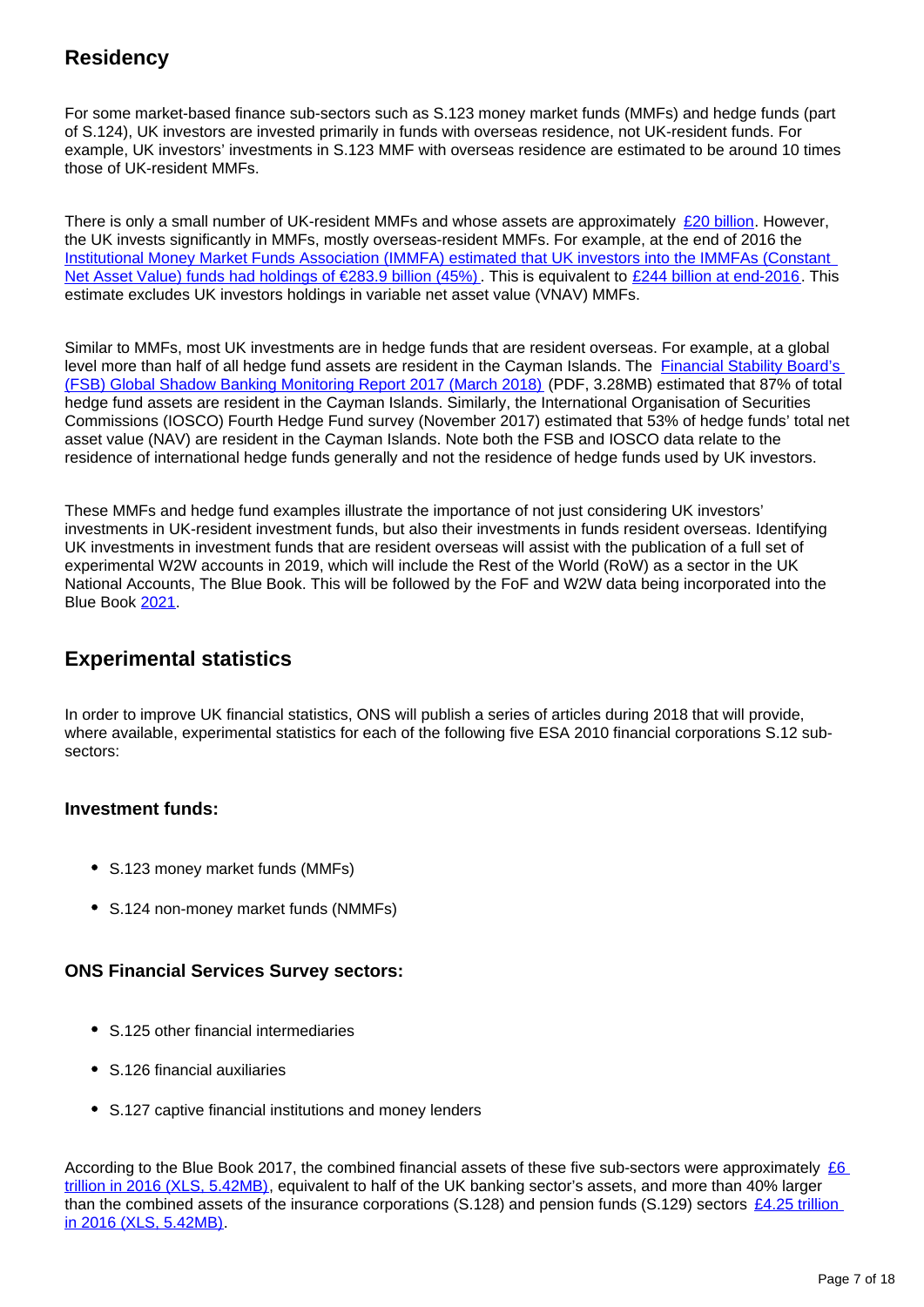The experimental statistics to be published in the forthcoming ONS articles in this series will provide separate balance sheet estimates for four of these five sub-sectors for the first time. Previously only data for S.124 have been published in the Blue Book 2017. As the status of these estimates is experimental, they are likely to be revised (possibly extensively) as new data sources become available and existing data sources improve. Given the experimental status of these estimates, they cannot be compared with official data sources, such as the ONS Blue Book or Bank of England data. Where significant differences exist between the experimental estimates in the articles and official data sources, these differences will be highlighted and discussed.

## <span id="page-7-0"></span>**5 . Sectorisation**

This section describes how financial activities are classified in Office for National Statistics (ONS) financial surveys using the [UK Standard Industrial Classification: SIC 2007](https://www.ons.gov.uk/methodology/classificationsandstandards/ukstandardindustrialclassificationofeconomicactivities/uksic2007) and the relationship between this classification and the [European System of Accounts 2010: ESA 2010](http://ec.europa.eu/eurostat/web/esa-2010) sub-sectors S.123 to S.127. ONS financial surveys primarily use SIC codes as the basis to collect data, whereas national accounts data is published using the ESA 2010 sector classification.

The ESA 2010 sector and SIC classification systems are not directly comparable on a one-to-one basis and so the mappings provided in this section are currently approximate. Whereas the SIC 2007 provides a framework for collecting and presenting a large range of statistical data according to economic activity, the ESA 2010 classification is an [internationally compatible EU accounting framework for a systematic and detailed description](http://ec.europa.eu/eurostat/web/products-manuals-and-guidelines/-/KS-02-13-269)  [of an economy](http://ec.europa.eu/eurostat/web/products-manuals-and-guidelines/-/KS-02-13-269). The data we will be publishing in the **ONS UK National Accounts**. The Blue Book will be based on ESA 2010, as this is the classification used to prepare the UK's National Accounts.

In total there are 34 different types of financial activity with a distinct SIC code within SIC 2007 Section K financial and insurance activities of the UK. Institutions are allocated to an SIC code according to their principal activity. This means that an institution may have many different types of activity, even though it is described predominantly by its principal activity.

The ESA 2010 S.12 sub-sectors S.123 to S.127 map to approximately 26 of the 34 financial SIC codes. By comparison S.121 to S.122 (central bank and deposit-taking corporations respectively) map to three SIC codes, insurance corporations (S.128) maps to four SIC codes and pension funds (S.129) maps to one SIC code. From this comparison it can be seen that S.123 to S.127 have more than three times the number of different types of financial activity according to SIC (26 versus 8) as the banking, insurance and pension funds sub-sectors combined. This comparison of SIC coverage suggests that the financial activities covered within S.123 to S.127 are very heterogeneous.

## **Activities of institutions in the S.125 to S.127 group**

There are 21 SIC codes that map approximately to the ESA 2010 sub-sectors S.125 to S.127. The Financial Services Survey (FSS) samples 20 of these 21 SIC codes. The approximate mappings of these FSS 20 SIC codes to ESA 2010 sub-sectors are described in this section. Note that the FSS does not sample SIC code 64.922 mortgage finance companies, as data for this SIC code are collected by the Bank of England. SIC code 64.922 maps to S.125.

#### **Activities of institutions in the S.125 sub-sector**

The seven SIC codes 64.3 to 64.921 and 64.929 to 64.999 map mostly to S.125 other financial intermediaries, although some elements of credit granting may be considered parts of S.127.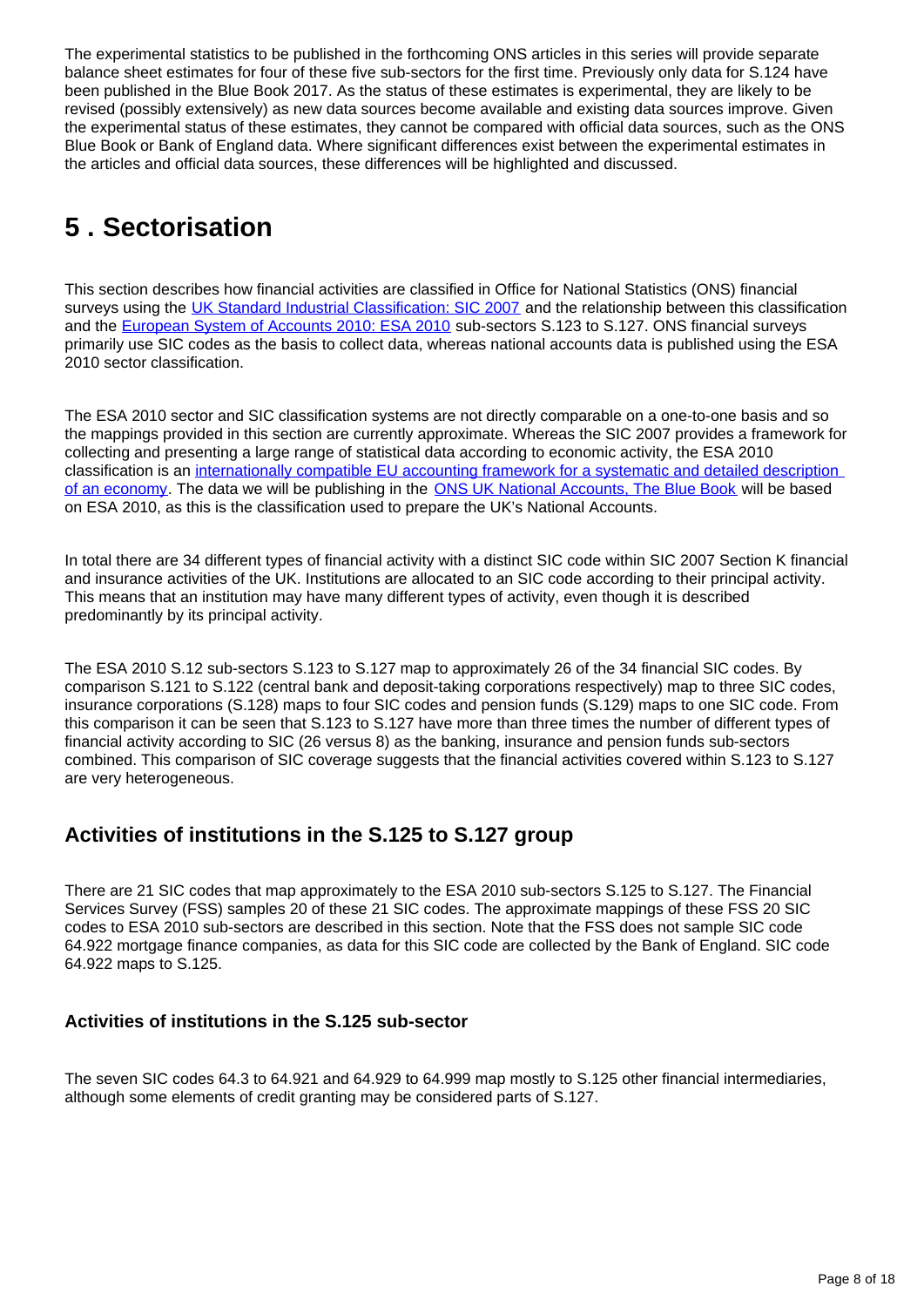64.303 venture and development capital companies 64.910 financial leasing 64.921 credit granting by non-deposit taking finance houses and other specialist consumer credit grantors 64.929 other credit granting not elsewhere classified - excluding 64.921 and 64.922 (64.929 equals 64.92 minus 64.921 minus 64.922) 64.991 security dealing on own account 64.992 factoring 64.999 other financial service activities not elsewhere classified excluding 64.991 and 64.992

#### **Activities of institutions in the S.126 sub-sector**

The seven SICs 66.x map mostly to S.126 financial auxiliaries.

66.11 administration of financial markets

66.12 security and commodity contracts brokerage

66.19 other activities auxiliary to financial services (except insurance and pension funding)

66.21 risk and damage evaluation

66.22 insurance agents and brokers

66.29 other activities auxiliary to insurance and pension funding

66.30 fund management activities

#### **Activities of institutions in the S.127 sub-sector**

The six SIC codes 64.2xx cover holding companies and correspond to S.127 captive financial institutions and money lenders.

64.201 agricultural holding companies 64.202 production holding companies 64.203 construction holding companies 64.204 distribution holding companies 64.205 financial services holding companies

64.209 other holding companies (not elsewhere classified)

Note that data on bank holding companies is collected by the Bank of England. The ONS Financial Services Survey (FSS) collects data on non-bank holding companies. It is expected that data on non-bank holding companies will be sourced primarily from the FSS.

### **Activities of institutions in the S.124 group**

#### **Activities of institutions in the S.124 sub-sector**

These four SICs map mostly to S.124 non-money market funds.

64.301 investment trusts 64.302 unit trusts 64.304 open-ended investment companies (OEICs) 64.305 property unit trusts

The [ONS Trusts surveys](https://www.ons.gov.uk/economy/investmentspensionsandtrusts/methodologies/mq5investmentbyinsurancecompaniespensionsfundsandtrustsqmi) are the primary source of data for S.124.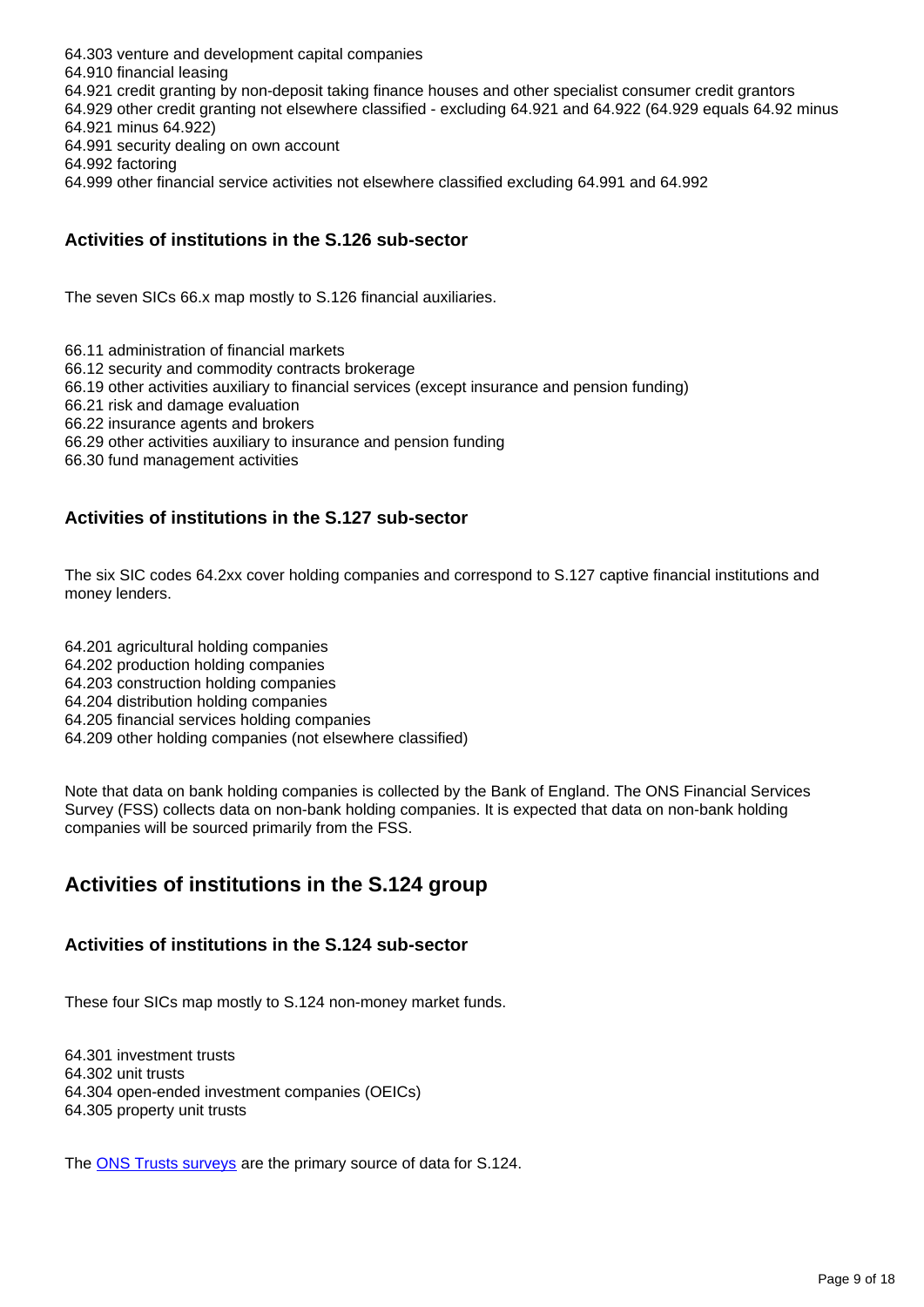#### **Activities of institutions in the "unallocated" SICs**

After accounting for the 20 SIC codes sampled by the FSS (S.125 to S.127), four SIC codes sampled by ONS Trusts surveys for S.124 and eight SICs for S.121 to S.122 and S.128 to S.129 (sampled by ONS Insurance and Pensions surveys), there remain two SIC codes within SIC 2007 Section K financial and insurance activities that are unallocated.

64.922 mortgage finance companies 64.306 real estate investment trusts

Data for SIC 64.922 mortgage finance companies are collected by the Bank of England and will be incorporated into UK shadow banking estimates for S.125.

Data for SIC 64.306 real estate investment trusts are required for shadow banking monitoring purposes since the FSB has a reporting category for real estate investment trusts (REITs) and real estate funds.

#### **FSB real estate investment trust (REITs) and real estate funds:**

- equity REITs and real estate funds
- mortgage REITs and real estate funds

According to the **FSB reporting template (XLS, 514KB)**:

"Equity real estate investment trusts (REITs) and real estate funds only invest in and own physical properties and their revenues therefore come principally from their properties rents.

"Mortgage REITs and real estate funds do not invest in physical real-estate, but derive most of their income from investment and ownership of debt instruments, such as property mortgages or mortgage-backed securities (MBS) that support real-estate investments."

The scope of this series of shadow banking articles includes SIC 64.922 mortgage finance companies and SIC 64.306 real estate investment trusts in order to provide complete coverage of all financial SICs within S.123 to S. 127.

### **Financial SICs conclusions**

The discussion in this section has outlined the mappings between the financial SICs used by ONS for sampling purposes and the sub-sectors S.123 to S.127. It has been shown that the FSS and ONS Trusts surveys together sample 24 of the 26 SICs within S.123 to S.127.

## <span id="page-9-0"></span>**6 . Data sources**

The previous section provided details on some of the individual financial activities within **European System of** [Accounts 2010: ESA 2010](http://ec.europa.eu/eurostat/web/esa-2010) sub-sectors S.123 to S.127 and how they mapped to the Standard Industrial Classification (SIC) codes used in Office for National Statistics (ONS) surveys. This section outlines some of the data sources that will be used to provide experimental statistics for the sub-sectors S.123 to S.127, with an emphasis on those relevant to shadow banking.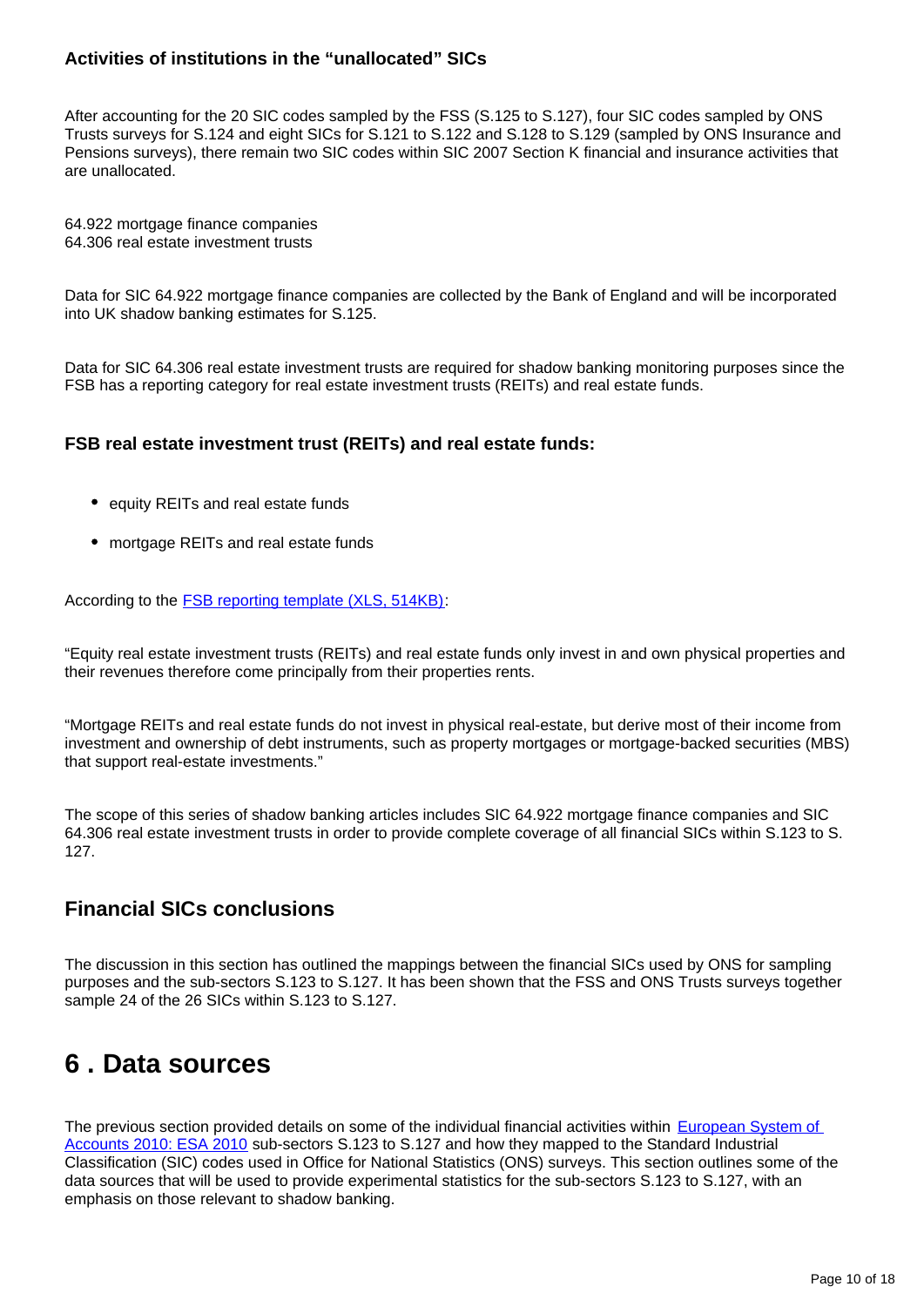## **Financial Services Survey**

The Financial Services Survey (FSS) compromises two questionnaires:

- FSS 266: balance sheet financial assets and liabilities data
- FSS 267: income and expenditure data

In this series of articles, experimental balance sheet estimates from FSS 266 are presented and discussed.

For the ESA 2010 sub-sectors S.125 to S.127, the primary source of experimental shadow banking balance sheet data is expected to be the ONS [Financial Services Survey on assets and liabilities \(FSS 266\).](https://www.ons.gov.uk/surveys/informationforbusinesses/businesssurveys/financialservicessurvey) The FSS (266) also collects some financial instrument counterparty data and transactions data. The FSS samples 20 of the 21 Standard Industrial Classification (SIC) codes that fall within S.125 to S.127, the exception being SIC 64.922 mortgage finance companies. Currently the Bank of England collects data from SIC 64.922 and is expected to provide data for this SIC code in future.

The introduction of the quarterly Financial Services Survey 266 (FSS 266) in Quarter 1 (Jan to Mar) 2015 has been one of the main recent developments in ONS financial statistics. The FSS-sourced experimental statistics will for the first time provide separate balance sheet data (assets and liabilities) for each of the financial subsectors S.125, S.126 and S.127.

The FSS has been collecting quarterly data since Quarter 1 2015 for the 20 SIC codes discussed previously. Since the FSS questionnaires were improved in the Quarter 1 2016 survey to reflect respondents' feedback, FSS experimental statistics for eight quarters (Quarter 1 2016 to Quarter 4 (Oct to Dec) 2017) will be presented in this series of articles.

As previously noted, bank holding companies are excluded from the FSS as the Bank of England separately collects data on them. The FSS only collects data on non-bank holding companies.

The FSS is a relatively new financial survey under active development and improvements to its current coverage and sampling are being considered. It is likely that publishing the results of the FSS Assets and Liabilities survey will result in further suggestions for improvements from the academic and financial sectors. It is currently anticipated that all identified improvements to the FSS made during 2018 will be introduced in the Quarter 1 2019 FSS. One of the FSS 266 improvements expected for Quarter 1 2019 is improved targeting of the institutions in S. 125 to S.127 with large assets or liabilities.

## **ONS Trusts Surveys (S.124)**

The [ONS Trusts surveys](https://www.ons.gov.uk/economy/investmentspensionsandtrusts/methodologies/backgroundinformationontheinstitutionscoveredinthemq5release) are quarterly surveys and are used to sample investment funds primarily in S.124 nonmoney market funds, although some S.123 money market funds (MMFs) are also captured. The ONS Trusts surveys consist of three distinct surveys. In each case it is the fund managers that are being surveyed about the funds they manage, rather than surveying the funds directly. For each reporting quarter ONS makes available a [spreadsheet containing the ONS survey data, along with data for insurance companies and pension funds](https://www.ons.gov.uk/economy/investmentspensionsandtrusts/datasets/mq5investmentbyinsurancecompaniespensionfundsandtrusts)

The ONS Trusts surveys sample SIC codes 64.301 to 64.302 and 64.304 to 64.305 and are the primary source of data for S.124. ONS Trusts surveys currently have limited coverage of non-traditional investment fund types such as hedge funds, private equity, money market funds or exchange-traded funds (ETFs) and so on. We will be reviewing the ONS Trusts surveys to consider how to improve coverage of non-traditional investment funds both within S.124 and S.123. Alternative data sources will likely be needed for non-traditional investment funds such as hedge funds, ETFs and MMFs etc.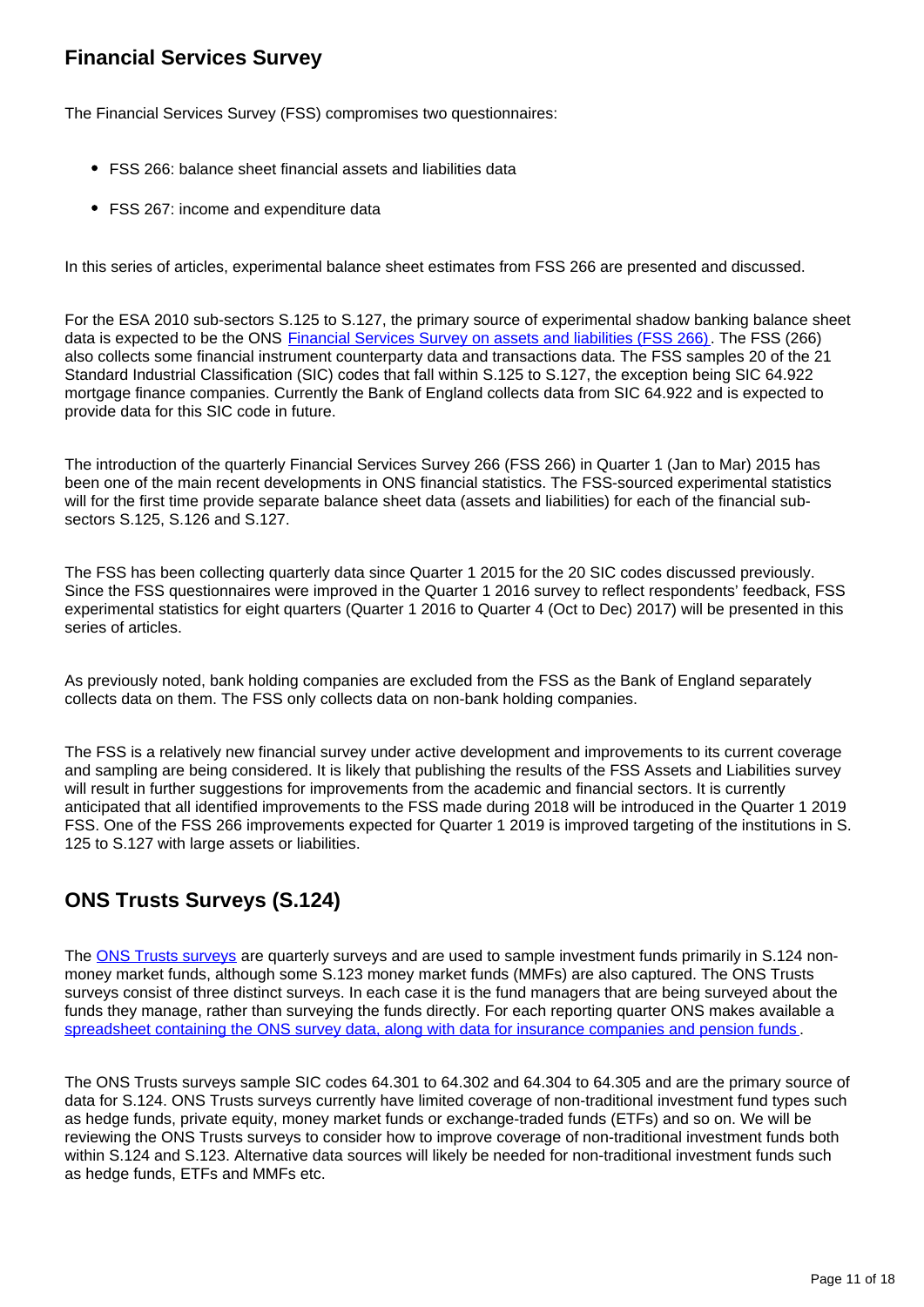Although there are limited UK-resident non-traditional investment funds, such as hedge funds (S.124) or MMFs (S.123), UK investors are significant investors in these types of (mostly) overseas-resident funds. From the perspective of the ONS and Bank of England (BoE) flow of funds (FoF) initiative and shadow banking, the size of UK investments in non-traditional investment funds resident overseas is important information, as it provides guidance on the potential risks of contagion from overseas financial markets.

#### **Closed-ended versus open-ended investment funds**

An important distinction is closed-ended versus open-ended investment funds.

Open-ended funds create investment shares or units (liabilities) on demand for investors. They sell their shares directly to investors, not via a stock exchange. Pricing for open-ended funds is typically once per trading day.

Closed-ended funds issue a set total number of investment shares to the funds' original investors. After the original issuance of closed-ended funds' shares, subsequent trading in the shares is via a secondary market, for example, stock exchange. Because closed-ended shares trade on a stock market their prices are continually updated. Closed-ended funds are best suited to investments that require the funds invested to remain within the funds and not have frequent redemptions, for example, physical property funds.

Open-ended funds are best suited to investments in financial assets that are more liquid, for example, MMFs. Generally speaking, closed-ended funds can use leverage (that is, borrowing or gearing), whereas open-ended funds cannot use leverage. For this reason, the shadow banking sectorisation used in this series of articles initially divides investment funds into closed-ended and open-ended funds, to capture broad differences in access to leverage.

Certain types of investment funds with features that make them susceptible to runs, for example, open-ended fixed income funds, are considered by the **[Financial Stability Board \(FSB\)](http://www.fsb.org/2018/03/global-shadow-banking-monitoring-report-2017/)** to be within the scope of the FSB's activity-based (narrow) measure of shadow banking. Closed-ended funds with limited maturity and liquidity transformation, and which are not leveraged, are not considered by the FSB to be susceptible to runs in the same way as open-ended funds and have been generally assessed as outside of the FSB's narrow shadow banking measure.

A February 2017 discussion paper by the **Financial Conduct Authority (FCA)**, illiquid assets and open-ended [investment funds DP17/1](https://www.fca.org.uk/publications/discussion-papers/illiquid-assets-open-ended-investment-funds), considered when consumers use open-ended investment funds to gain exposure to illiquid assets (for example, property) that may be difficult for the fund manager to buy, sell or value quickly. Examples of illiquid assets considered by the FCA included land and buildings, infrastructure and financial assets such as unlisted securities. The FCA noted that open-ended funds investing in illiquid assets may experience difficulties if investors wish to be able to withdraw their money quickly and at short notice.

Many funds offer daily dealing opportunities to investors, but hold assets that are not revalued on a daily basis and these assets cannot be sold in a day to meet daily redemption requests. So if open-ended fund managers cannot determine an accurate and up-to-date valuation for assets in the fund, they cannot be sure they are offering a fair price to investors wishing to sell. What this means is that if the market for the underlying assets is affected by sudden, severe changes in conditions, leading to price falls that are not fully reflected in fund valuations, some investors might be able to sell their holding for more than it is worth, disadvantaging the remaining investors in the fund.

The FCA noted in its discussion paper that following the result of the referendum on the UK's membership of the European Union, several fund managers of open-ended property funds suspended dealings in their fund or applied adjustments to its asset valuations. The FCA also noted that there have been previous examples of openended funds having to take similar measures, such as during the financial crisis of 2008, when a number of openended funds suspended dealing for extended periods of time.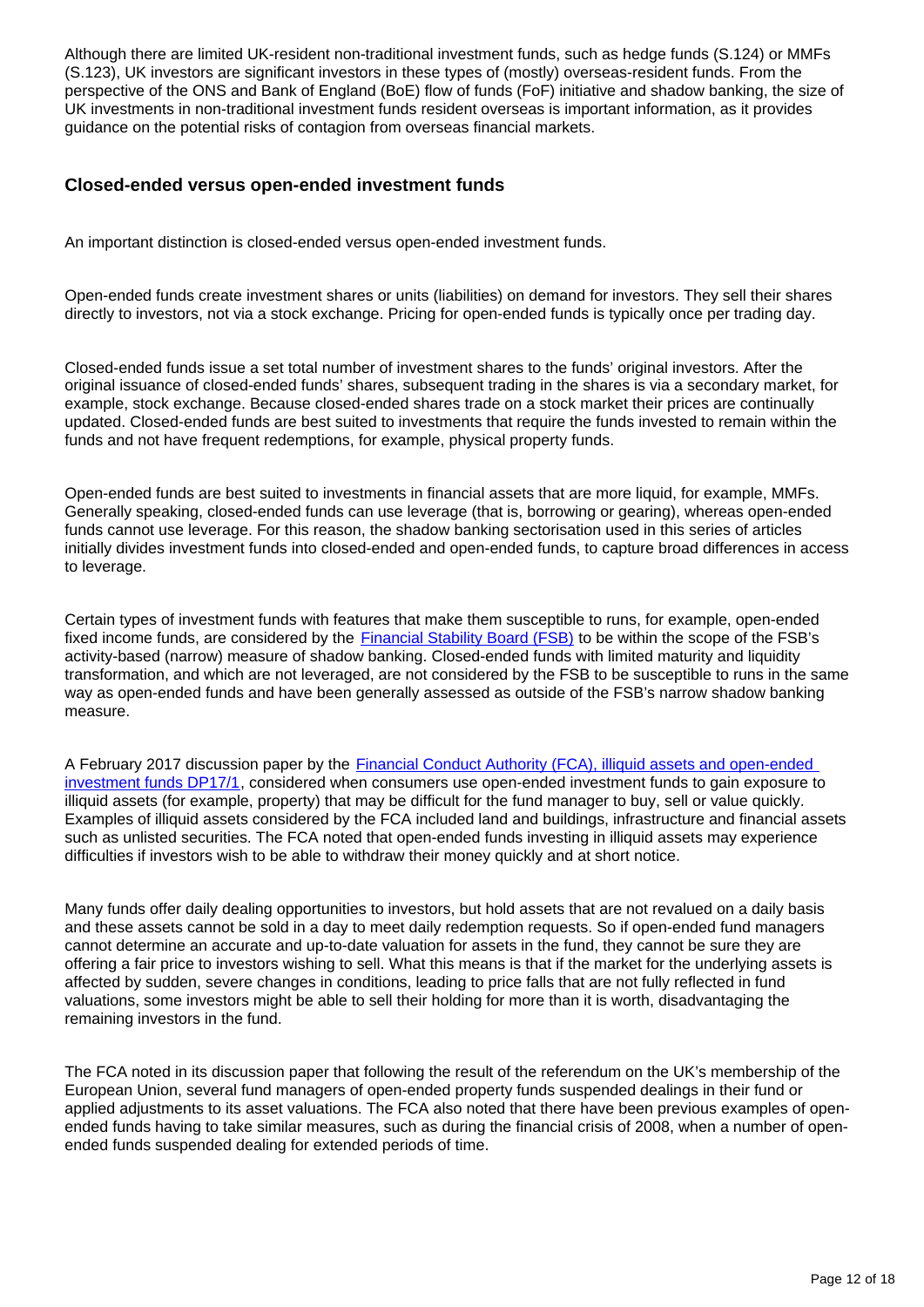#### **ONS Investment Trusts survey**

[Investment Trusts](https://www.ons.gov.uk/economy/investmentspensionsandtrusts/methodologies/backgroundinformationontheinstitutionscoveredinthemq5release) are closed-ended funds. Investment trusts acquire financial assets with money subscribed by shareholders or borrowed in the form of loan capital. Investment trusts are not trusts in the legal sense, but are limited companies with two special characteristics: their assets consist of securities and they are debarred by their articles of association from distributing capital gains as dividends. Shares of investment trusts are traded on the Stock Exchange.

The Investment Trusts target population is obtained from the **Association of Investment Companies** (AIC) and is made up of investment trust fund managers in the UK. There are 73 trusts in the population.

#### **ONS Unit Trusts survey (including OEICs)**

The Unit Trusts survey includes open-ended investment companies (OEICs). Both OEICs and unit trusts are open-ended funds that can issue or redeem shares at any time. This compares with closed-end funds, for example, investment trusts, which issue a fixed number of shares and subsequent trading in the shares takes place on a stock exchange between investors only.

Unit trusts are created under trust deeds, the trustee usually being a bank or insurance company. The funds in the trusts are managed not by the trustees, but by independent management companies. Units representing a share in the trusts' assets can be bought from the managers or resold to them at any time.

OEICs differ from unit trusts in that they take a company legal form rather than a trust deed form.

The target population is obtained from the *[Investment Association \(IA\)](https://www.theinvestmentassociation.org/)* and is made up of UK unit trust fund managers (authorised by the FCA). There are 102 unit trusts in the population.

#### **ONS Property Unit Trusts survey**

Property unit trusts invest predominantly in freehold or leasehold commercial property yet may hold a small proportion of their investments in the securities of property companies. The target population is obtained from the [Association of Real Estate Funds](http://www.aref.org.uk/) (AREF) and is made up of UK property unit trust fund managers authorised under the terms of the Financial Services and Markets Act 2000. There are 25 trusts in the population.

### **Bank of England surveys**

Another source of data that will be used to prepare experimental statistics for S.123 to S.127 is the Bank of England's surveys and particularly for S.122 deposit-taking corporations' liabilities (deposits) and assets (loans) to the shadow banking sub-sectors. Forms [AD](https://www.bankofengland.co.uk/-/media/boe/files/statistics/data-collection/ad/form_ad2014.xls?la=en&hash=CC4B70E4A5B6CE26FC15498494F567E5EC530DDE) (XLS, 189KB) and [AL](https://www.bankofengland.co.uk/-/media/boe/files/statistics/data-collection/al/form_al2014.xls?la=en&hash=CC4B70E4A5B6CE26FC15498494F567E5EC530DDE) (XLS, 260KB) provide the data for S.122 [deposit-taking corporations' deposits and lending activities respectively.](https://www.bankofengland.co.uk/Statistics/data-collection)

#### **Form AD - Analysis of deposits from UK residents**

["This is an industrial analysis of deposits \(including liabilities incurred under sale and repurchase agreements\)](https://www.bankofengland.co.uk/-/media/boe/files/statistics/data-collection/ad/def_ad.pdf?la=en&hash=8F8429CEA456939B145C2BA3E158E41DEAD15C4D)  [received from UK residents other than monetary financial institutions \(MFIs\). MFIs are defined as banks and](https://www.bankofengland.co.uk/-/media/boe/files/statistics/data-collection/ad/def_ad.pdf?la=en&hash=8F8429CEA456939B145C2BA3E158E41DEAD15C4D)  [building societies and other monetary financial institutions."](https://www.bankofengland.co.uk/-/media/boe/files/statistics/data-collection/ad/def_ad.pdf?la=en&hash=8F8429CEA456939B145C2BA3E158E41DEAD15C4D)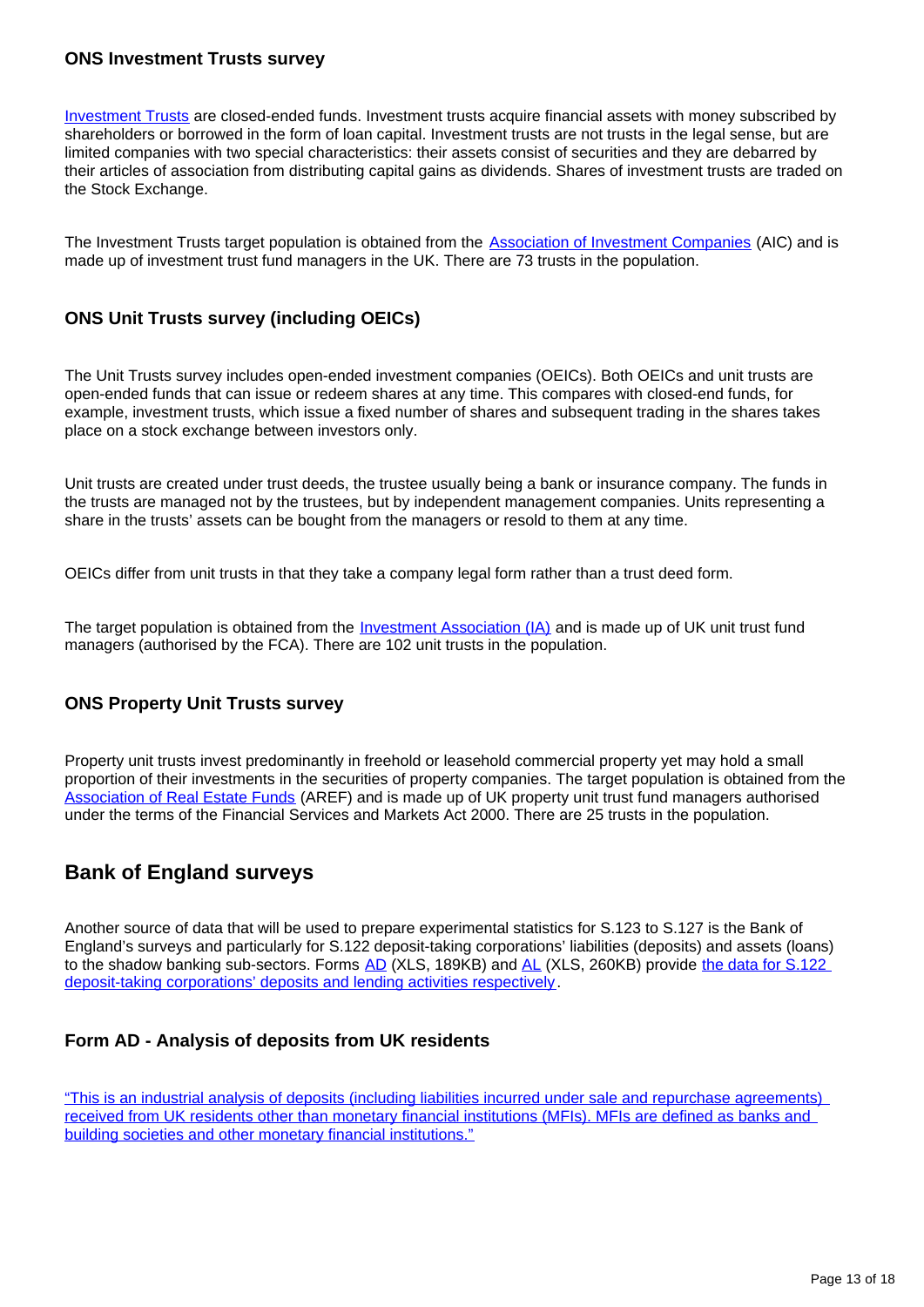#### **Form AL - Analysis of lending to UK residents**

["This is an industrial analysis of loans and advances \(including claims made under sale and repurchase](https://www.bankofengland.co.uk/-/media/boe/files/statistics/data-collection/al/def_al.pdf?la=en&hash=74C10519135C7A62514BF356E0F12818BCBD5378)  [agreements\), finance leases, and facilities granted to UK residents other than monetary financial institutions.](https://www.bankofengland.co.uk/-/media/boe/files/statistics/data-collection/al/def_al.pdf?la=en&hash=74C10519135C7A62514BF356E0F12818BCBD5378)  [Funds placed with UK monetary financial institutions \(banks and building societies\) or non-residents or facilities](https://www.bankofengland.co.uk/-/media/boe/files/statistics/data-collection/al/def_al.pdf?la=en&hash=74C10519135C7A62514BF356E0F12818BCBD5378)  [related to them should not be included in this return. Lending for special schemes for exports \(regarded as](https://www.bankofengland.co.uk/-/media/boe/files/statistics/data-collection/al/def_al.pdf?la=en&hash=74C10519135C7A62514BF356E0F12818BCBD5378)  [lending to non-residents\) is also excluded."](https://www.bankofengland.co.uk/-/media/boe/files/statistics/data-collection/al/def_al.pdf?la=en&hash=74C10519135C7A62514BF356E0F12818BCBD5378)

The [Bank of England Classification Guide](https://www.bankofengland.co.uk/-/media/boe/files/statistics/data-collection/cag201901.pdf?la=en&hash=6E3AA3809BDBE67621EEF45EB5A15B391B43DAA2) (PDF, 1.24MB) provides details of the industrial classification used in the Bank of England's deposits form (AD) and lending form (AL). Lending and deposit-taking are grouped into 18 broad industrial categories, which are based on the ONS SIC 2007.

### **Alternative data sources**

The use of ONS survey data and alternative data sources, such as commercial data sources combined with Bank of England data on banks' deposits and lending to the shadow banking sub-sectors, will provide granular sectorbased data. This granular data can then aggregated up for the activity- and entity-based measures of shadow banking. Further details can be found in the ONS articles of [October 2017](https://www.ons.gov.uk/economy/nationalaccounts/uksectoraccounts/articles/economicstatisticstransformationprogramme/enhancedfinancialaccountsukflowoffundsprogressoncommercialdatause) and [May 2017](https://www.ons.gov.uk/economy/nationalaccounts/uksectoraccounts/articles/economicstatisticstransformationprogramme/enhancedfinancialaccountsukflowoffundsplansforcommercialdatause).

In some cases there will be multiple data sources available to provide experimental statistics. For example, the Bank of England's data on S.122 deposit taking corporations' deposits (liabilities) and loans (assets) to the shadow banking sectors will provide data that can be compared with other sources such as the FSS and ONS Trusts surveys.

Regulatory data is another potential source of experimental statistics. For example, no later than 21 January 2019 there is an EU requirement for money market funds (MMFs) to make important information about their portfolios available to investors each week. Specifically, [Article 50 of EU Regulation 2017/1131 \(14 June 2017\)](http://eur-lex.europa.eu/legal-content/EN/TXT/PDF/?uri=CELEX:32017R1131&from=EN) (PDF, 626KB) requires that MMFs make available to investors on a weekly basis the maturity breakdown of the portfolio, the credit profile and details of the 10 largest holdings in the MMF.

In addition to official statistics and surveys, commercial data source providers are also being pursued to provide data on:

- loans, credit and other forms of borrowing
- issuance and ownership of debt securities and equity

#### [Further details can be found in an article on commercial data use](https://www.ons.gov.uk/economy/nationalaccounts/uksectoraccounts/articles/economicstatisticstransformationprogramme/enhancedfinancialaccountsukflowoffundsprogressoncommercialdatause) .

As existing data sources improve and new sources of data become available, it is anticipated that additional shadow banking experimental articles will be published. ONS has previously announced plans to publish a full set of flow of funds experimental statistics in 2019. The shadow banking experimental statistics articles published during 2018 will provide important inputs for these statistics.

In addition to the articles providing experimental statistics for shadow banking, the experimental articles published during 2018 will provide sub-sector data at the SIC 2007 level, as ONS surveys typically sample using SICs. Around 26 of the 34 financial SICs map to the ESA 2010 financial sub-sectors S.123 to S.127, although the mapping is not one-to-one.

Whenever data from these alternative sources is found to provide superior data to that available from the FSS 266 and ONS Trusts surveys it will be used. Part of the challenge of measuring shadow banking and the flow of funds initiative is identifying the best data source to use from possibly multiple conflicting data sources.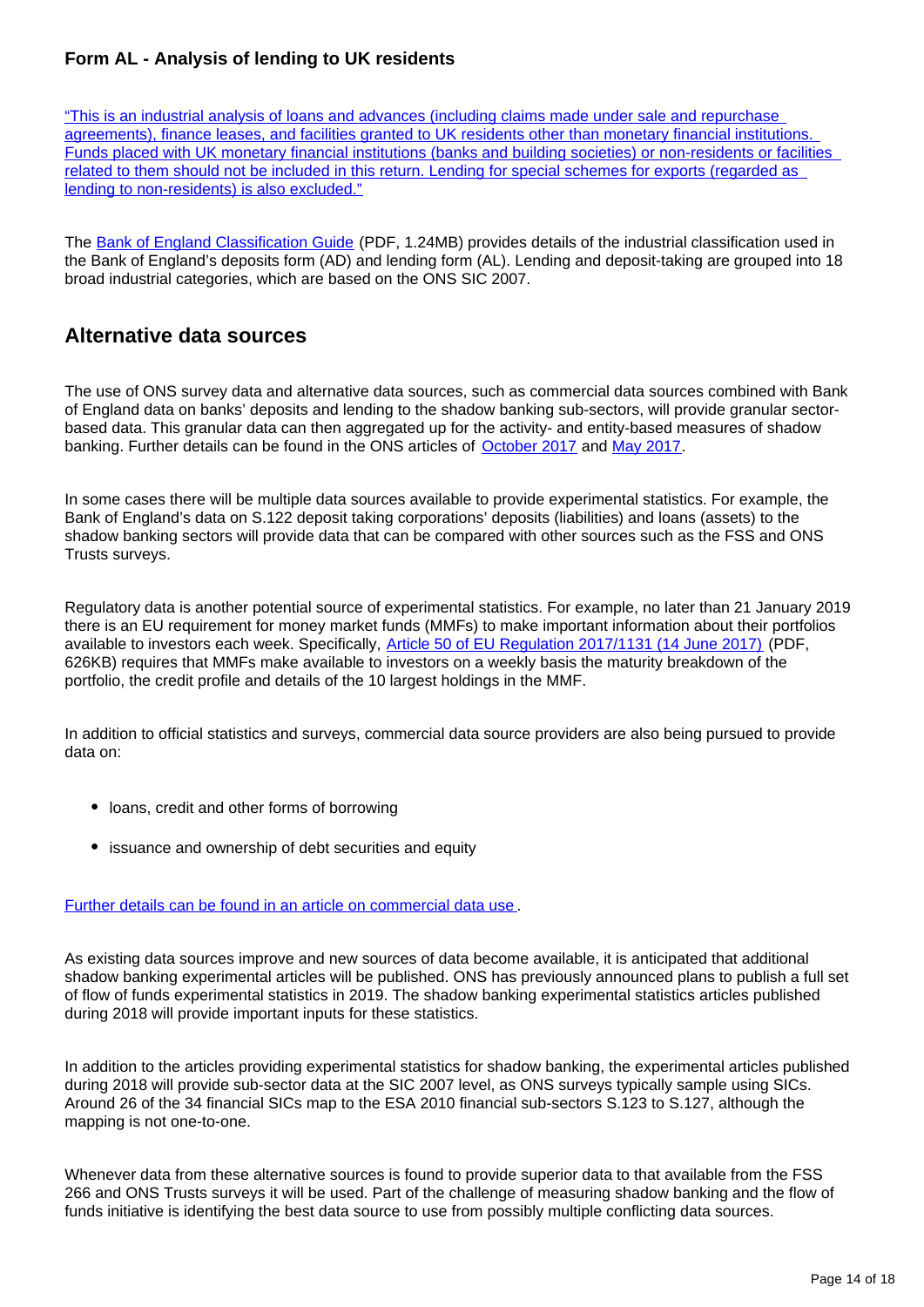Other alternative data sources that could be used in the preparation of the UK's shadow banking statistics are shown in the following list. Note that some of these prospective data sources are at an early stage of investigation:

- **[Investment Association](https://www.theinvestmentassociation.org/fund-statistics/)** (S.124 S.123)
- [Institutional Money Market Funds Association](https://www.immfa.org/) (S.123)
- **[British Private Equity and Venture Capital Association \(BVCA\)](https://www.bvca.co.uk/)**
- [Association of Investment Companies \(AIC\)](https://www.theaic.co.uk/) AIC is the trade body for closed-ended investment companies including investment trusts, offshore investment companies and venture capital trusts (VCTs)
- [London Stock Exchange](http://www.londonstockexchange.com/statistics/home/statistics.htm)
- [Association for Financial Markets in Europe, AFME](https://www.afme.eu/en/reports/Statistics/) (securitisation data)
- [Investment Company Institute \(global website\),](https://www.ici.org/research/stats/worldwide) investment fund numbers and assets
- [Financial Conduct Authority \(FCA\)](https://www.fca.org.uk/)
- Various Commercial data providers under contract to ONS
- Equifax (Credit Reference Agency for borrowing and loans data)
- **[Association of Real Estate Funds \(AREF\)](http://www.aref.org.uk/)** AREF is made up of UK property unit trust fund managers authorised under the terms of the Financial Services and Markets Act 2000

Further details on the various commercial data providers being used in the enhanced financial account flow of funds initiative can be found in the ONS articles of [October 2017](https://www.ons.gov.uk/economy/nationalaccounts/uksectoraccounts/articles/economicstatisticstransformationprogramme/enhancedfinancialaccountsukflowoffundsprogressoncommercialdatause) and [May 2017](https://www.ons.gov.uk/economy/nationalaccounts/uksectoraccounts/articles/economicstatisticstransformationprogramme/enhancedfinancialaccountsukflowoffundsplansforcommercialdatause).

## <span id="page-14-0"></span>**7 . Next steps**

The financial crisis highlighted the need for improved financial sector statistics. This article has described how Office for National Statistics (ONS) is proposing to measure UK shadow banking using ONS surveys (for example, FSS and ONS Trusts surveys) that collect data sampled at the Standard Industrial Classification (SIC) level, along with the use of other sources, such as commercial data, regulatory data and Bank of England data. Much work remains to be done which has not been examined in detail in this article, for example, obtaining counterparty information and preparing the sub-sector financial accounts, and so on.

This article is the first in a series of ONS articles that will provide separate experimental balance sheet statistics for each of the [European System of Accounts 2010: ESA 2010](http://ec.europa.eu/eurostat/web/esa-2010) sub-sectors that are included in the Financial Stability Board's broad measure of shadow banking, other financial intermediaries (OFIs): S.123 money market funds, S.124 non-money market funds, S.125 other financial intermediaries and S.127 captive financial institutions and money lenders. In order to provide complete coverage of all financial activities excluding banking, pensions and insurance (that is, S.123 to S.127), this series of articles will include the S.126 financial auxiliaries sub-sector, even though S.126 does not engage in non-bank credit intermediation and so is not considered part of shadow banking.

The next step is to publish articles for the following ESA 2010 sub-sectors: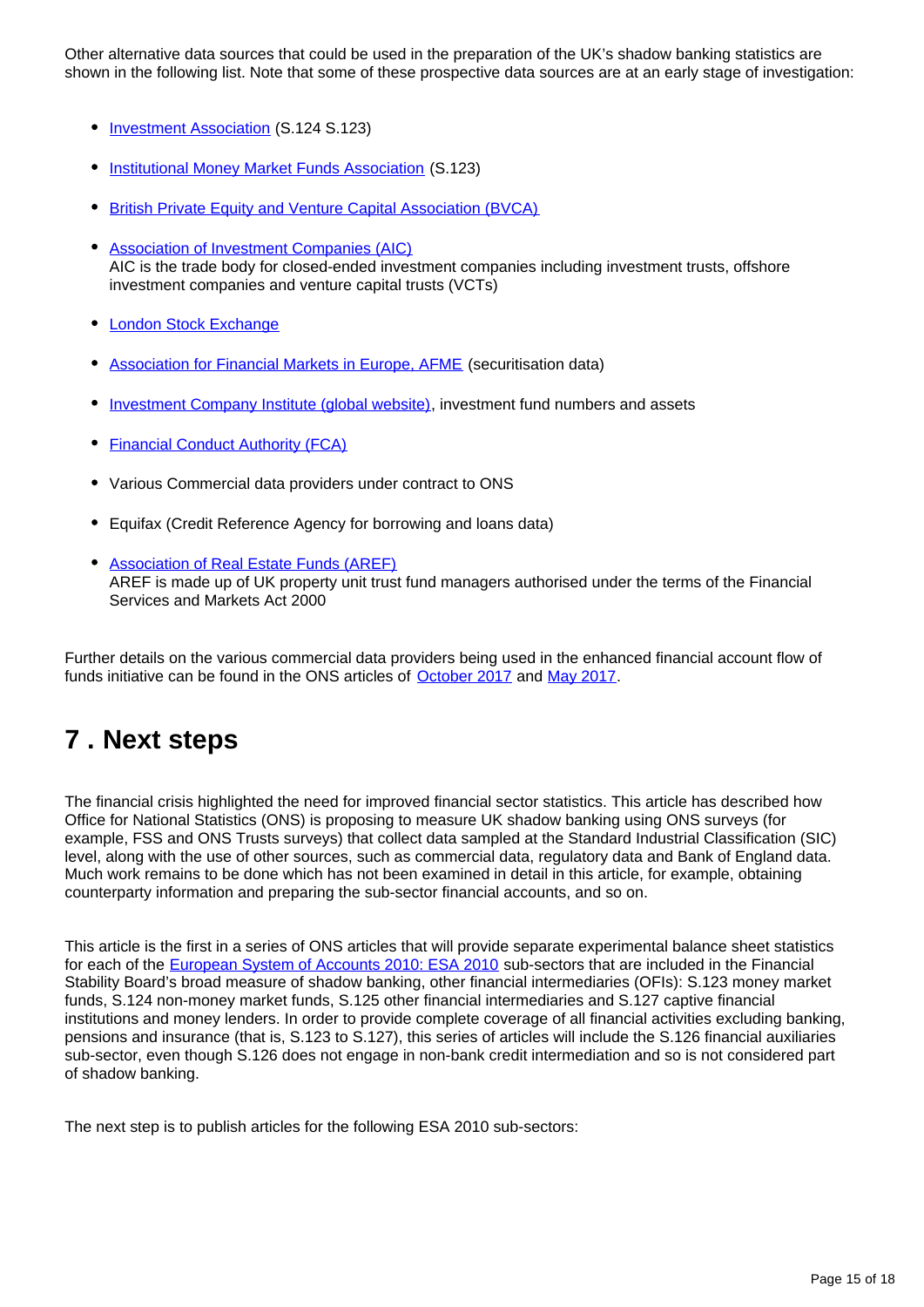- S.123 money market funds (May 2018)
- S.126 financial auxiliaries (July 2018)
- S.125 other financial intermediaries (July 2018)
- S.127 captive financial institutions and money lenders (July 2018)
- S.124 non-money market funds (July 2018)

The precise order in which these ONS articles are published and the provisional publication dates shown in brackets may vary. Further articles will be published as new data sources become available and existing data sources improve.

## <span id="page-15-0"></span>**8 . Acknowledgements**

The author would like to acknowledge the following ONS contributors to this article: Phil Davies, Phil Tyrer, Richard Campbell, Jon Beadle, Steve Lake, Fred Norris, Tomos Davies, Keith Lai, Daniel Wisniewski, Stuart Newman, Phillip Lee, Sarah Levy, Leo Akritidis, Dave Mathews, Rhian Palmer, Jon Simpson and colleagues at the Bank of England for their valuable comments.

## <span id="page-15-1"></span>**9 . Relevant links**

[Flow of Funds archived background information](http://webarchive.nationalarchives.gov.uk/20160105160709/http:/www.ons.gov.uk/ons/guide-method/method-quality/specific/economy/national-accounts/changes-to-national-accounts/flow-of-funds--fof-/index.html)

### **Explanatory notes:**

[Institutional sectors and financial instruments](https://www.ons.gov.uk/economy/nationalaccounts/uksectoraccounts/methodologies/economicstatisticstransformationprogrammeenhancedfinancialaccountsukflowoffundsinstitutionalsectorsandfinancialinstrumentsexplanatorynotes2016)

[AF.2 Currency and deposits](https://www.ons.gov.uk/economy/nationalaccounts/uksectoraccounts/methodologies/economicstatisticstransformationprogrammeenhancedfinancialaccountsukflowoffundsexperimentalcurrencyanddepositstatisticsexplanatorynotes2016)

[AF.3 Debt securities](https://www.ons.gov.uk/economy/nationalaccounts/uksectoraccounts/methodologies/economicstatisticstransformationprogrammeenhancedfinancialaccountsukflowoffundsexperimentaldebtsecuritiesstatisticsexplanatorynotes2016)

[AF.4 Loans](https://www.ons.gov.uk/economy/nationalaccounts/uksectoraccounts/methodologies/economicstatisticstransformationprogrammeenhancedfinancialaccountsukflowoffundsexperimentalloansstatisticsexplanatorynotes2016)

[AF.5 Equity and investment fund shares or units](https://www.ons.gov.uk/economy/nationalaccounts/uksectoraccounts/methodologies/economicstatisticstransformationprogrammeenhancedfinancialaccountsukflowoffundsexperimentalequityandinvestmentfundsharesorunitsstatisticsexplanatorynotes2016)

[AF.6 Pensions, insurance and standardised guarantee schemes](https://www.ons.gov.uk/economy/nationalaccounts/uksectoraccounts/methodologies/economicstatisticstransformationprogrammeenhancedfinancialaccountsukflowoffundsexperimentalinsurancepensionsandstandardisedguaranteeschemesstatisticsexplanatorynotes2016)

[AF.71 Financial derivatives](https://www.ons.gov.uk/economy/nationalaccounts/uksectoraccounts/methodologies/economicstatisticstransformationprogrammeenhancedfinancialaccountsukflowoffundsexperimentalfinancialderivativesstatisticsexplanatorynotes2016)

### **Flow of funds articles**

15 February 2018 Article - Economic Statistics Transformation Programme: enhanced financial accounts (UK flow of funds) – historic households and non-profit institutions serving households (NPISH) sectors data on [currency and deposits](https://www.ons.gov.uk/economy/nationalaccounts/uksectoraccounts/articles/economicstatisticstransformationprogramme/historichouseholdsandnonprofitinstitutionsservinghouseholdsnpishsectorsdataoncurrencyanddeposits)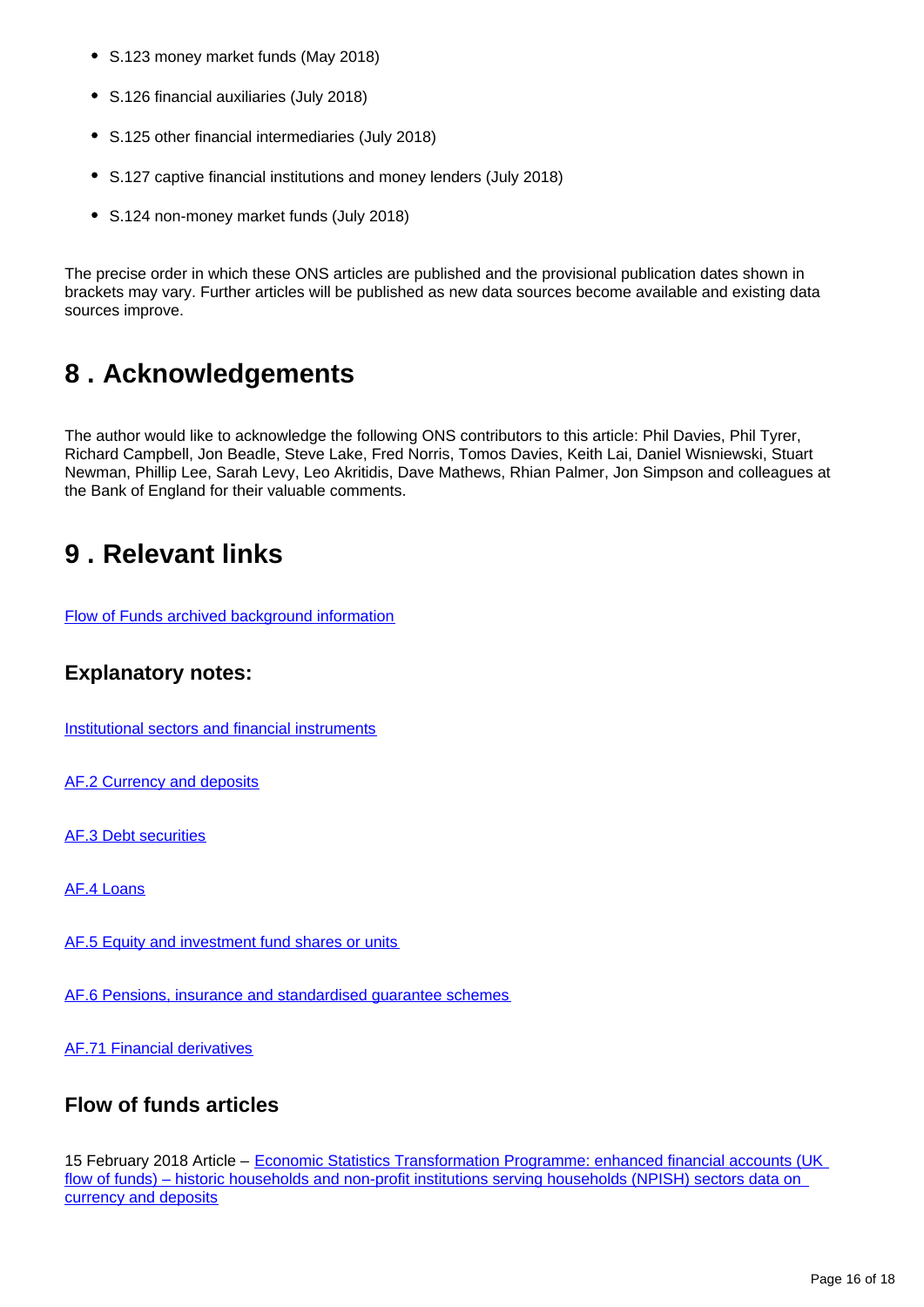17 November 2017 Article – [Economic Statistics Transformation Programme: enhanced financial accounts \(UK](https://www.ons.gov.uk/releases/economicstatisticstransformationprogrammeenhancedfinancialaccountsukflowoffundsexperimentalbalancesheetstatistics1997to2016)  [flow of funds\) – 2017 matrix update](https://www.ons.gov.uk/releases/economicstatisticstransformationprogrammeenhancedfinancialaccountsukflowoffundsexperimentalbalancesheetstatistics1997to2016)

23 October 2017 Article – [Economic Statistics Transformation Programme: enhanced financial accounts \(UK flow](https://www.ons.gov.uk/economy/nationalaccounts/uksectoraccounts/articles/economicstatisticstransformationprogramme/enhancedfinancialaccountsukflowoffundsprogressoncommercialdatause)  [of funds\) – progress on commercial data use](https://www.ons.gov.uk/economy/nationalaccounts/uksectoraccounts/articles/economicstatisticstransformationprogramme/enhancedfinancialaccountsukflowoffundsprogressoncommercialdatause)

25 September 2017 Article – [Economic Statistics Transformation Programme: enhanced financial accounts \(UK](https://www.ons.gov.uk/economy/nationalaccounts/uksectoraccounts/articles/economicstatisticstransformationprogramme/enhancedfinancialaccountsukflowoffundsreconcilingsourcesofhistoricdataforthehouseholdsandthenonprofitinstitutionsservinghouseholdsnpishsectors)  [flow of funds\) reconciling sources of historic data for households and the non-profit institutions serving](https://www.ons.gov.uk/economy/nationalaccounts/uksectoraccounts/articles/economicstatisticstransformationprogramme/enhancedfinancialaccountsukflowoffundsreconcilingsourcesofhistoricdataforthehouseholdsandthenonprofitinstitutionsservinghouseholdsnpishsectors)  [households \(NPISH\) sectors](https://www.ons.gov.uk/economy/nationalaccounts/uksectoraccounts/articles/economicstatisticstransformationprogramme/enhancedfinancialaccountsukflowoffundsreconcilingsourcesofhistoricdataforthehouseholdsandthenonprofitinstitutionsservinghouseholdsnpishsectors)

12 September 2017 Article – Economic Statistics Transformation Programme: Enhanced financial accounts (UK [flow of funds\) – A flow of funds approach to understanding financial crises](https://www.ons.gov.uk/economy/nationalaccounts/uksectoraccounts/articles/economicstatisticstransformationprogramme/enhancedfinancialaccountsukflowoffundsaflowoffundsapproachtounderstandingfinancialcrises)

31 August 2017 Article – Economic Statistics Transformation Programme: enhanced financial accounts (UK flow [of funds\) estimating the value of other accounts receivable or payable in the UK economy](https://www.ons.gov.uk/economy/nationalaccounts/uksectoraccounts/articles/economicstatisticstransformationprogramme/enhancedfinancialaccountsukflowoffundsestimatingthevalueofotheraccountsreceivableorpayableintheukeconomy)

21 July 2017 Article – [Economic Statistics Transformation Programme: enhanced financial accounts \(UK flow of](https://www.ons.gov.uk/economy/nationalaccounts/uksectoraccounts/articles/economicstatisticstransformationprogramme/enhancedfinancialaccountsukflowoffundsimprovingthemeasurementofcompanyquarterlyprofit)  [funds\) improving the measurement of company quarterly profits](https://www.ons.gov.uk/economy/nationalaccounts/uksectoraccounts/articles/economicstatisticstransformationprogramme/enhancedfinancialaccountsukflowoffundsimprovingthemeasurementofcompanyquarterlyprofit)

3 July 2017 Article - [Economic Statistics Transformation Programme: Enhanced financial accounts \(UK flow of](https://www.ons.gov.uk/economy/nationalaccounts/uksectoraccounts/articles/economicstatisticstransformationprogramme/enhancedfinancialaccountsukflowoffundsprogressonfinancialderivativesdata)  [funds\) progress on financial derivatives data](https://www.ons.gov.uk/economy/nationalaccounts/uksectoraccounts/articles/economicstatisticstransformationprogramme/enhancedfinancialaccountsukflowoffundsprogressonfinancialderivativesdata)

5 June 2017 Article – [National Accounts articles: The UK Enhanced Financial Accounts; the introduction of the](https://www.ons.gov.uk/economy/nationalaccounts/uksectoraccounts/articles/nationalaccountsarticles/theukenhancedfinancialaccountstheintroductionofthenewsecuritiesdealerssurveydataandexpansionoffinancialsubsectordetail)  [new securities dealers survey data and expansion of financial sub-sector detail](https://www.ons.gov.uk/economy/nationalaccounts/uksectoraccounts/articles/nationalaccountsarticles/theukenhancedfinancialaccountstheintroductionofthenewsecuritiesdealerssurveydataandexpansionoffinancialsubsectordetail)

31 May 2017 Article – [Economic Statistics Transformation Programme: Enhanced financial accounts \(UK flow of](https://www.ons.gov.uk/economy/nationalaccounts/uksectoraccounts/articles/economicstatisticstransformationprogramme/enhancedfinancialaccountsukflowoffundsplansforcommercialdatause)  [funds\) commercial data use](https://www.ons.gov.uk/economy/nationalaccounts/uksectoraccounts/articles/economicstatisticstransformationprogramme/enhancedfinancialaccountsukflowoffundsplansforcommercialdatause)

31 May 2017 Article – Economic Statistics Transformation Programme: Enhanced financial accounts (UK flow of [funds\) improving the economic sector breakdown](https://www.ons.gov.uk/economy/nationalaccounts/uksectoraccounts/articles/economicstatisticstransformationprogramme/enhancedfinancialaccountsukflowoffundsimprovingtheeconomicsectorbreakdown)

27 April 2017 Article – [Economic Statistics Transformation Programme: Enhanced financial accounts \(UK flow of](https://www.ons.gov.uk/economy/nationalaccounts/uksectoraccounts/articles/economicstatisticstransformationprogramme/enhancedfinancialaccountsukflowoffundsemployeestockoptions)  [funds\) employee stock options](https://www.ons.gov.uk/economy/nationalaccounts/uksectoraccounts/articles/economicstatisticstransformationprogramme/enhancedfinancialaccountsukflowoffundsemployeestockoptions)

24 April 2017 Article – [Financial intermediation services indirectly measured \(FISIM\) in the UK revisited](https://www.ons.gov.uk/economy/grossdomesticproductgdp/articles/financialintermediationservicesindirectlymeasuredfisimintheukrevisited/2017-04-24)

29 March 2017 Article – Economic Statistics Transformation Programme: Enhanced financial accounts (UK flow [of funds\) Government tables for the special data dissemination standards plus \(SDDS plus\)](https://www.ons.gov.uk/economy/nationalaccounts/uksectoraccounts/articles/economicstatisticstransformationprogramme/enhancedfinancialaccountsukflowoffundsgovernmenttablesforthespecialdatadisseminationstandardsplussdds)

30 January 2017 Article - The UK Enhanced Financial Accounts: changes to defined contribution pension fund [estimates in the national accounts; part 2 – the data](https://www.ons.gov.uk/economy/nationalaccounts/uksectoraccounts/methodologies/theukenhancedfinancialaccountschangestodefinedcontributionpensionfundestimatesinthenationalaccountspart2thedata)

16 January 2017 Article – The UK Enhanced Financial Accounts: changes to defined contribution pension fund [estimates in the national accounts; part 1 – the methodology](https://www.ons.gov.uk/economy/nationalaccounts/uksectoraccounts/methodologies/theukenhancedfinancialaccountschangestodefinedcontributionpensionfundestimatesinthenationalaccountspart1themethods)

8 August 2016 Article – [Economic Statistics Transformation Programme: UK flow of funds experimental balance](https://www.ons.gov.uk/economy/nationalaccounts/uksectoraccounts/articles/economicstatisticstransformationprogramme/ukflowoffundsexperimentalbalancesheetstatistics1997to2015)  [sheet statistics, 1997 to 2015](https://www.ons.gov.uk/economy/nationalaccounts/uksectoraccounts/articles/economicstatisticstransformationprogramme/ukflowoffundsexperimentalbalancesheetstatistics1997to2015)

14 July 2016 Article – [Economic Statistics Transformation Programme: Flow of funds - the international context](https://www.ons.gov.uk/economy/nationalaccounts/uksectoraccounts/articles/economicstatisticstransformationprogramme/flowoffundstheinternationalcontext)